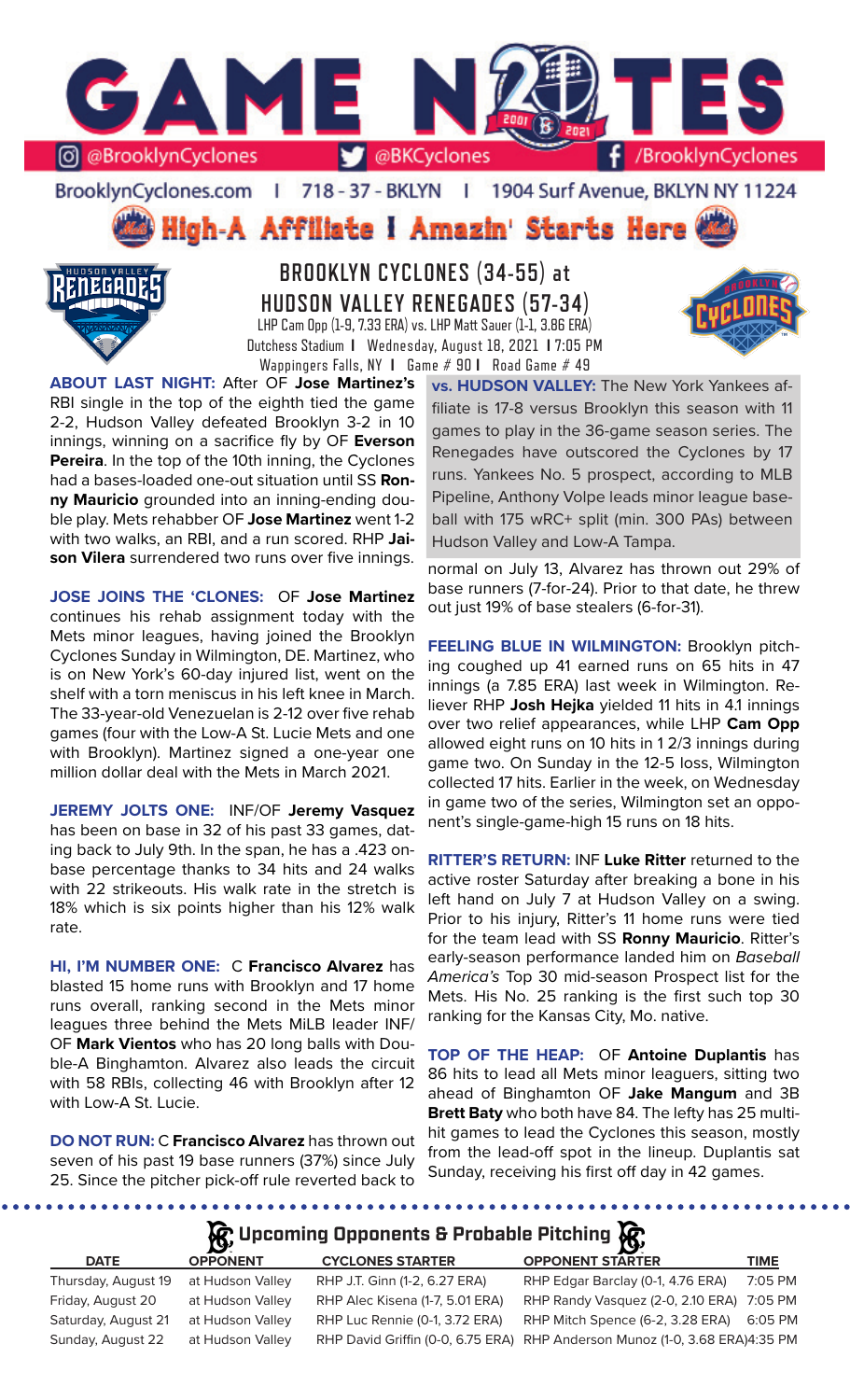| <b>AUGUST 18 AT HUDSON VALLEY</b> | <b>STARTING PITCHER</b>         |                                                               | <b>PAGE 2</b> |
|-----------------------------------|---------------------------------|---------------------------------------------------------------|---------------|
|                                   | <b>CAM OPP</b><br>【# 33         |                                                               | <b>LHP</b>    |
|                                   | Height: 5-10                    | Weight: 185                                                   |               |
|                                   | <b>Bats:</b> Left               | <b>Throws: Left</b>                                           |               |
|                                   | Date of Birth: November 4, 1995 | Age: 25                                                       |               |
|                                   | Hometown: London, UK            |                                                               |               |
|                                   |                                 | How Obtained: Signed as a minor league free agent, 12/16/2020 |               |
|                                   | <b>College: West Point</b>      |                                                               |               |

**LAST TIME OUT:** Cam Opp lasted just 1 2/3 innings in Wilmington, yielding a career-high 10 hits on a career-high-tying eight earned runs with no walks and no strikeouts.

**LAST TIME OUT VS HV:** Opp surrendered just two runs on five hits over 5 1/3 innings, fanning six and walking two.

**COMMISSIONED:** Opp is an officer in the United States Army though currently in the Army Reserves due to a waiver he received to pitch in baseball professionally. He trained for two years in the military and went to flight school for one year. His current responsibilities are to promote the Army and its opportunities in the military.

**ARMY MAN:** Opp pitched at West Point in New York for Army for four seasons, posting a 4.11 ERA over 181.2 innings with the Black Knights. At the end of his junior season, he recorded the final two outs of the Patriot League championship game against Navy in 2018. That year in the Super Regionals, Opp pitched 1.2 innings to close out Army's massive 5-1 upset of NC State in the College World Series.

**WORLD TRAVELER:** Opp's father worked for Deloitte and traveled around the world with the company. Opp was born in Colorado, moved to Chicago, and spent most of his childhood and teenage years in London, England. Opp had also lived in Indiana, Texas, and North Carolina before signing with the Mets.

**INDEPENDENT BALL:** Opp pitched with the Evansville Otters in the Frontier League in 2019, striking out 35 in 26.2 innings with a 2.70 ERA.

| 2021 GAME-BY-GAME |            |            |     |                 |                |                |                |                |           |            |  |
|-------------------|------------|------------|-----|-----------------|----------------|----------------|----------------|----------------|-----------|------------|--|
| High-A Brooklyn   |            |            |     |                 |                |                |                |                |           |            |  |
| <b>DATE</b>       | <b>OPP</b> | <b>DEC</b> | IP  | н               | R              | ER             | <b>BB</b>      | K              | <b>HR</b> | <b>AVG</b> |  |
| 8/11              | @ WIL      | L          | 1.2 | 10              | 8              | 8              | $\Omega$       | 0              | 1         | .309       |  |
| 8/4               | vs. HV     | L          | 5.1 | 5               | $\overline{2}$ | $\overline{2}$ | $\overline{2}$ | 6              | 0         | .279       |  |
| 7/28              | $@$ JS     | L          | 4.2 | 6               | $\overline{2}$ | $\Omega$       | $\overline{2}$ | 7              | 0         | .286       |  |
| 7/21              | <b>WIL</b> |            | 4.2 | $\overline{2}$  | 1              | O              | $\overline{2}$ | 3              | 0         | .282       |  |
| 7/15              | <b>JS</b>  | L          | 2.2 | $\overline{7}$  | 7              | $\overline{7}$ | $\overline{2}$ | $\overline{2}$ | 1         | .305       |  |
| 7/9               | @HV        | L          | 21  | 6               | 3              | 3              | 1              | 3              | 1         | .284       |  |
| 7/1               | @ ABD      | L          | 5.0 | 3               | $\overline{2}$ | 1              | 1              | $\overline{7}$ | 0         | .262       |  |
| 6/25              | <b>JS</b>  | W          | 5.2 | 3               | $\overline{2}$ | $\overline{2}$ | 1              | 3              | 1         | .286       |  |
| 6/10              | HV         | L          | 6.0 | 3               | 1              | $\Omega$       | $\overline{2}$ | 4              | $\Omega$  | .328       |  |
| 6/3               | $@$ JS     |            | 3.0 | 6               | 3              | $\overline{2}$ | $\Omega$       | 2              | 0         | .409       |  |
| 5/27              | @ABD       | L          | 2.0 | 7               | 8              | 8              | $\overline{2}$ | 5              | 0         | .444       |  |
| 5/22              | HV         | L          | 3.2 | 5               | 5              | 5              | $\overline{2}$ | 4              | 0         | .357       |  |
|                   |            |            |     | Low-A St. Lucie |                |                |                |                |           |            |  |
| <b>DATE</b>       | <b>OPP</b> | <b>DEC</b> | IP  | н               | R              | ER             | BB             | κ              | HR        | <b>AVG</b> |  |
| 5/16              | @DBT       | W          | 5.0 | 4               | 0              | O              | 1              | 4              | 0         | .238       |  |
| 5/11              | @DBT       | W          | 31  | 3               | 1              | O              | 3              | 5              | 0         | .250       |  |
| 5/4               | v. JUP     |            | 3.0 | 3               | 1              | 1              | $\overline{2}$ | $\overline{2}$ | 0         | .250       |  |

| K/9          | BB/9  | HR/9       |
|--------------|-------|------------|
| 20.4%        | 7.5%  | 0.77       |
| <b>BABIP</b> | GB%   | <b>FIP</b> |
| .376         | 40.0% | 4.12       |
|              |       |            |

## **OPP'S SEASON AND CAREER HIGHS**

| 2021 Season                                         |                             | Career                        |
|-----------------------------------------------------|-----------------------------|-------------------------------|
| 7 (2x, 7/28 at Jersey Shore)                        | <b>Strikeouts</b>           | 7 (2x, 7/28 at Jersey Shore)  |
| None                                                | <b>Double Digit K Games</b> | None                          |
| 10 (8/11 at Wilmington)                             | <b>High Hits, Game</b>      | 10 (8/11 at Wilmington)       |
| 1 (4x, 8/11 at Wilmington)                          | High HR, Game               | 1 (4x, 8/11 at Wilmington)    |
| 8 (2x, 8/11 at Wilmington)                          | <b>High Runs, Game</b>      | 8 (2x, 8/11 at Wilmington)    |
| 3 (5/11 @ Daytona)                                  | <b>High Walks, Game</b>     | 3 (5/11/21 @ Daytona)         |
| 6 IP (6/10 vs. Hudson Valley) Innings Pitched, Game |                             | 6 IP (6/10 vs. Hudson Valley) |
| None                                                | <b>Complete Games</b>       | None                          |
| None                                                | <b>Shutouts</b>             | None                          |

|                 |                | <b>CATCHER ERA</b> |                                                       |     |          |
|-----------------|----------------|--------------------|-------------------------------------------------------|-----|----------|
| <b>NAME</b>     | G              | ER                 | <b>INN</b>                                            |     | ERA      |
| Alvarez         | 35             | 164                | 266.2                                                 |     | 5.54     |
| Gaddis          | 5              | 12                 | 43                                                    |     | 2.51     |
| Mena            | 18             | 66                 | 139                                                   |     | 4.27     |
| Senger          | 9              | 44                 | 81                                                    |     | 4.89     |
| Uriarte         | 21             | 82                 | 159.1                                                 |     | 4.63     |
|                 |                |                    | <b>CYCLONES STARTING PITCHER BREAKDOWN</b>            |     |          |
| <b>STARTER</b>  |                |                    | <b>GS Quality StartsRun SupportRS/Start BC Record</b> |     |          |
| Butto, Jose     | 10             | 1                  | 41                                                    | 4.1 | $4-6$    |
| Ginn, J.T.      | 4              | O                  | 18                                                    | 4.5 | $2 - 2$  |
| Grey, Connor    | 4              | 1                  | 21                                                    | 5.2 | $3-1$    |
| Griffin, David  | $\overline{2}$ | O                  | 13                                                    | 6.5 | $0 - 2$  |
| Kisena, Alec    | 14             | O                  | 65                                                    | 46  | $5-9$    |
| Lasko, Justin   | 11             | 6                  | 44                                                    | 4.0 | $4 - 7$  |
| Morris, Colby   | 1              | 0                  | 4                                                     | 4.0 | $O-1$    |
| Opp, Cam        | 12             | 1                  | 35                                                    | 2.9 | $3-9$    |
| Parsons, Hunter | 1              | 0                  | 5                                                     | 5.0 | $1 - 0$  |
| Rennie, Luc     | 4              | O                  | 13                                                    | 4.3 | $2 - 2$  |
| Rojas, Oscar    | 4              | 0                  | 21                                                    | 5.3 | $1 - 3$  |
| Vilera, Jaison  | 16             | 0                  | 82                                                    | 5.2 | $5 - 11$ |

| ' BROOKLYN CYCLONES PITCHING BREAKDOWN . |  |  |  |  |  |  |  |  |  |                               |                                                             |                                              |  |  |  |  |  |
|------------------------------------------|--|--|--|--|--|--|--|--|--|-------------------------------|-------------------------------------------------------------|----------------------------------------------|--|--|--|--|--|
|                                          |  |  |  |  |  |  |  |  |  | W-L ERA IP H R ER BB K HR AVG |                                                             | W-L ERA IP H R ER BB K HR AVG                |  |  |  |  |  |
| <b>STARTERS</b>                          |  |  |  |  |  |  |  |  |  |                               | 14-37  5.10  404.0  407  257  229  136  415  57  .258  HOME | 20-21 3.79 363.0304 176 153 150 393 26 .227  |  |  |  |  |  |
| <b>RELIEVERS</b>                         |  |  |  |  |  |  |  |  |  |                               | 20-18 4.02 344.2 294 187 154 186 383 21 .229 ROAD           | 14-34 5.37 385.2 397 268 230 172 405 52 .262 |  |  |  |  |  |
| <b>TOTAL</b>                             |  |  |  |  |  |  |  |  |  |                               | 34-55 4.54 748.2 701 444 378 322 798 78 .245   TOTAL        | 34-55 4.54 748.2 701 444 378 322 798 78 .245 |  |  |  |  |  |

### **BULLPEN NOTES**

-RHP Brian Metoyer leads the team with a 2.68 FIP, a 0.88 WHIP, a 35.4% strikeout rate, and a .208 BABIP.

-RHP Willy Taveras ranks second on the team with a 31.9% strikeout rate and a 0.89 WHIP.

-RHP Michel Otanez and RHP Bryce Montes de Oca have the third-highest K% on the squad 27.9%.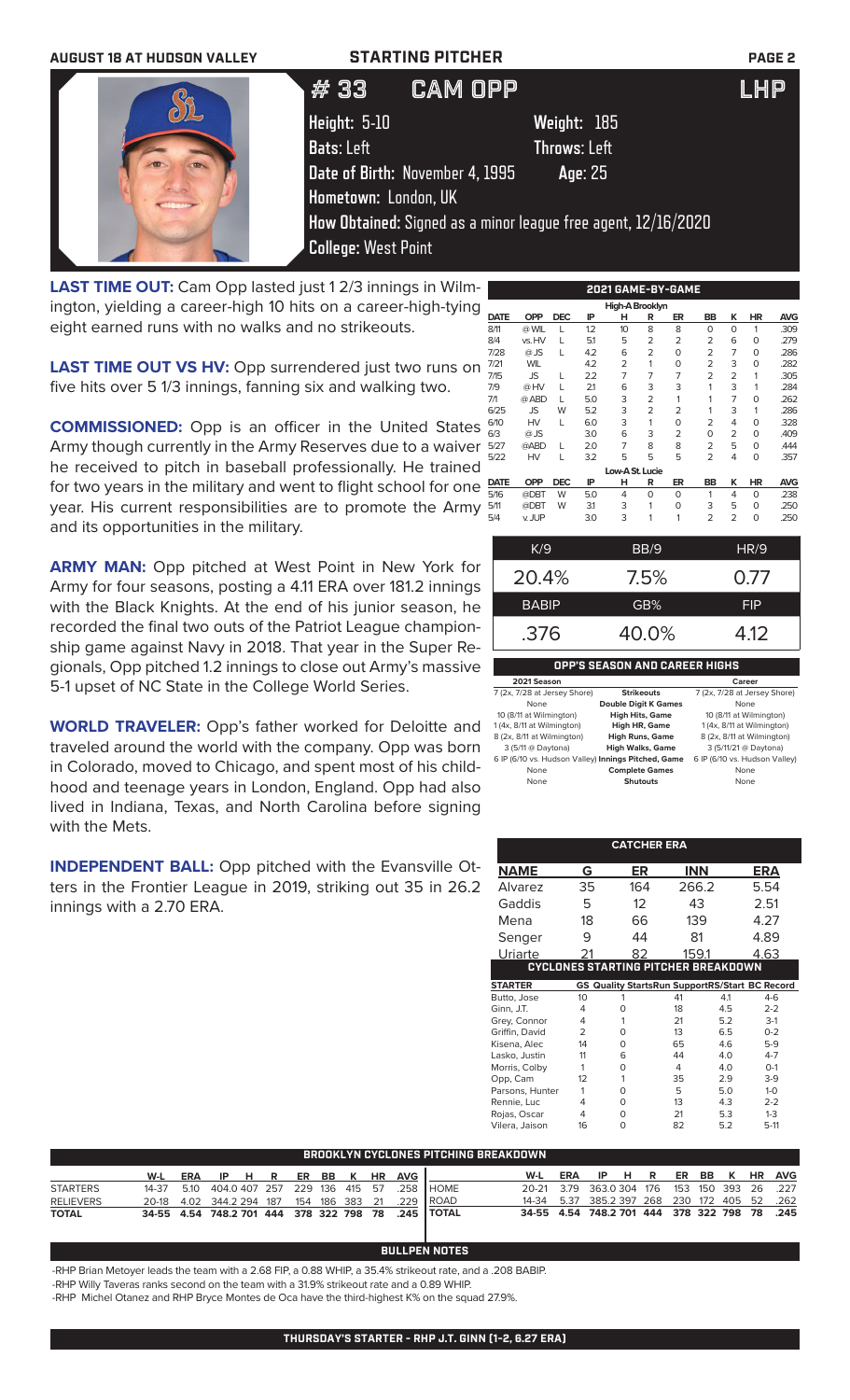| AUGUST 18 AT HUDSON VALLE' |
|----------------------------|
|----------------------------|

| <b>AUGUST 18 AT HUDSON VALLEY</b>                                  |                                                                                                                                                                                                                                                                                 | <b>BATTING PAGES</b>                                                                                                                                                                                                                                                                                                                                                                                                                                                        | <b>PAGE 3</b>                                                                                                                                                                         |
|--------------------------------------------------------------------|---------------------------------------------------------------------------------------------------------------------------------------------------------------------------------------------------------------------------------------------------------------------------------|-----------------------------------------------------------------------------------------------------------------------------------------------------------------------------------------------------------------------------------------------------------------------------------------------------------------------------------------------------------------------------------------------------------------------------------------------------------------------------|---------------------------------------------------------------------------------------------------------------------------------------------------------------------------------------|
| #30 FRANCISCO ALVAREZ - C                                          |                                                                                                                                                                                                                                                                                 |                                                                                                                                                                                                                                                                                                                                                                                                                                                                             | .240, 15 HR, 46 RBI, .370 WOBA, WRC+ 128                                                                                                                                              |
| Last Game: 0-4<br><b>RISP:</b> 18-60 (.300)<br>Streak:             | Home: 17-98 (.173)<br><b>Road: 33-110 (.311)</b><br>vs. HV: 8-48 (.167) 3-1-3-6                                                                                                                                                                                                 | Last HR: 8/15 at Wilmington<br>Multi-Hit Games: 12 (8/15 at Wilmington)<br>Multi-RBI Games: 14 (8/15 at Wilmington)                                                                                                                                                                                                                                                                                                                                                         | Season High, Hits: 3 (3x, 8/10 at WIL)<br>Season High, Runs: 3 (3x, 7/6 at HV)<br>Season High, RBI: 4 (2x, 8/10 at WIL)<br><b>Season High, SB:</b> 1 (2x, 7/22 vs. WIL)               |
|                                                                    | No. 38 prospect in the game according to MLB Pipeline                                                                                                                                                                                                                           | • Enters his fourth year in the Mets organizationCalled up from Low-A St. Lucie on Monday, May 2419 years old, turning 20 on November 19<br>· Ranks as the No. 1 prospect in the Mets system according to both MLB Pipeline and Baseball AmericaRanked as No. 4 catching prospect in baseball and the                                                                                                                                                                       |                                                                                                                                                                                       |
|                                                                    | • Non-roster invitee to Mets Spring Training Signed with NYM as NDFA on July 2, 2018                                                                                                                                                                                            | • Hit .417 (20-48) with five doubles, two home runs, and 12 RBIs in 15 games with St. LucieStruck out seven times and walked 15went 2-for-4 in stolen bases                                                                                                                                                                                                                                                                                                                 |                                                                                                                                                                                       |
| ZACH ASHFORD - OF<br>#9                                            |                                                                                                                                                                                                                                                                                 |                                                                                                                                                                                                                                                                                                                                                                                                                                                                             | .243, 1 HR, 15 RBI, .293 wOBA, wRC+ 80                                                                                                                                                |
| Last Game: (pinch run)<br><b>RISP:</b> 15-44 (.341)<br>Streak:     | Home: 20-81 (.247)<br><b>Road: 17-71 (.239)</b><br>vs. HV: 14-52 (.269) 2-1-1-7                                                                                                                                                                                                 | Last HR: 5/23 vs. Hudson Valley<br>Multi-Hit Games: 7 (8/8 vs. Hudson Valley)<br>Multi-RBI Games: 3 (7/24 vs. Wilmington)                                                                                                                                                                                                                                                                                                                                                   | Season High, Hits: 2 (7x, 8/8 vs. HV)<br>Season High, Runs: 2 (6/6 at JS)<br><b>Season High, RBI: 2 (3x, 7/24 vs. WIL)</b><br><b>Season High, SB: 1 (3x, 7/7 at HV)</b>               |
|                                                                    | Enters his third year in the Mets organizationCalled up from Low-A St. Lucie on Saturday, May 22<br>• Drafted by the Mets out of Fresno State in the 6th round of the 2019 MLB Draft                                                                                            | • Hit .340 (17-50) in 14 games with the St. Lucie Mets in 2021, collecting three doubles and six walks with a stolen base<br>• Spent his first few games as a pro with Brooklyn in 2019, hitting .136 in 16 games before being sent to the GCL Mets (37 G, .295/2/23/.413)                                                                                                                                                                                                  |                                                                                                                                                                                       |
| #8<br><b>ANTOINE DUPLANTIS - OF</b>                                |                                                                                                                                                                                                                                                                                 |                                                                                                                                                                                                                                                                                                                                                                                                                                                                             | .265, 5 HR, 28 RBI, .319 wOBA, wRC+ 96                                                                                                                                                |
| Last Game: 0-2, 2 BB<br><b>RISP:</b> 18-64 (.281)<br>Streak:       | Home: 32-139 (.230)<br><b>Road:</b> 54-182 (.297)<br>vs. HV: 19-86 (.221) 3-0-2-9                                                                                                                                                                                               | Last HR: 7/22 vs. Wilmington<br>Multi-Hit Games: 23 (8/10 at Wilmington)<br>Multi-RBI Games: 5 (8/6 vs. Hudson Valley)                                                                                                                                                                                                                                                                                                                                                      | Season High, Hits: 4 (2x, 7/22 vs. WIL)<br>Season High, Runs: 4 (5/16 at Greenville)<br><b>Season High, RBI:</b> 3 (3x, 8/6 vs. HV)<br><b>Season High, SB:</b> 1 (5x, 8/10 vs. HV)    |
|                                                                    | • Recorded eight outfield assists in 47 games to lead Brooklyn in 2019                                                                                                                                                                                                          | · Enters his third year in the Mets organization Spent his draft year with Brooklyn and scored the game-winning run against Lowell in the 2019 NYPL Championship<br>• Finished his LSU career with 359 hits, most in school history and second-most in SEC history behind fellow Mets MiLB outfielder Jake Mangum (383 hits)Never                                                                                                                                           |                                                                                                                                                                                       |
| finished a season at LSU hitting lower than .316                   |                                                                                                                                                                                                                                                                                 | • Mets 12th round pick, 2019Also drafted in the 19th round by Cleveland in 2018Brother Armond, holds the world record in the pole vault with a height of 6.18m.                                                                                                                                                                                                                                                                                                             |                                                                                                                                                                                       |
| #10 LUIS GONZALEZ - INF                                            |                                                                                                                                                                                                                                                                                 |                                                                                                                                                                                                                                                                                                                                                                                                                                                                             | .270, 4 HR, 14 RBI, .322 wOBA, wRC+ 98                                                                                                                                                |
| Last Game: 0-3, BB<br><b>RISP: 9-32 (.290)</b><br>Streak:          | Home: 14-52 (.269)<br><b>Road: 20-74 (.270)</b><br>vs. HV: 6-37 (.162) 0-1-2-3                                                                                                                                                                                                  | <b>Last HR: 8/10 at Wilmington</b><br>Multi-Hit Games: 8 (8/10 at Wilmington)<br>Multi-RBI Games: 4 (8/11 at Wilmington)                                                                                                                                                                                                                                                                                                                                                    | Season High, Hits: 4 (2x, 8/10 at WIL)<br><b>Season High, Runs:</b> 3 (3x 8/10 at WIL)<br>Season High, RBI: 2 (4x, 8/11 at WIL)<br><b>Season High, SB: 1 (7/22 vs. WIL)</b>           |
| • Signed with the Reds in September of 2012.                       | • Played three games with Low-A St. Lucie, going 3-12 with a double.<br>• Spent seven seasons in the Cincinnati farm system, reaching as high as Triple-A Louisville in 2019.<br>• Career .253 hitter in 587 games and 2,151 at-bats with Cincinnati and New York farm systems. | • Enters his first season in the Mets organization, signing a minor league deal with New York on May 30, 2021.                                                                                                                                                                                                                                                                                                                                                              |                                                                                                                                                                                       |
| #2<br><b>RONNY MAURICIO - INF</b>                                  |                                                                                                                                                                                                                                                                                 |                                                                                                                                                                                                                                                                                                                                                                                                                                                                             | .232, 15 HR, 49 RBI, .307 w0BA, wRC+ 88                                                                                                                                               |
| Last Game: 0-5<br>RISP: 19-80 (.238)<br>Streak:                    | Home: 26-136 (.191)<br>Road: 50-184 (.272)<br>vs. HV: 12-89 (.135) 2-1-2-8                                                                                                                                                                                                      | Last HR: 8/6 vs. Hudson Valley<br>Multi-Hit Games: 21 (8/13 at Wilmington)<br>Multi-RBI Games: 14 (8/10 at Wilmington)                                                                                                                                                                                                                                                                                                                                                      | Season High, Hits: 3 (4x, 6/17 atWilmington)<br>Season High, Runs: 3 (7/27 at Jersey Shore)<br>Season High, RBI: 4 (2x, 5/16 at Greeville)<br><b>Season High, SB:</b> 2 (6/27 vs. JS) |
| Dominican Winter League                                            | • Named a South Atlantic League mid-season All-Star with Columbia (A) in 2019                                                                                                                                                                                                   | • Enters his fifth year in the Mets organizationRated as the No. 2 prospect in the Mets system and the No. 58 prospect in baseball according to MLB Pipeline<br>• Non-roster invitee to Spring Training for the third consecutive seasonSpent 2020 at the Mets Alternate Site and had one at-bat with the Tigres del Licey in the<br>• Won the 2018 GCL Mets Sterling Award, given to the team's most valuable playerSigned with the Mets as a 16-year-old on July 2, 2017. |                                                                                                                                                                                       |
| <b>JOSE MENA - C</b><br>#16<br><b>Last Game: DNP</b>               | Home: 4-33 (.121)                                                                                                                                                                                                                                                               | Last HR:                                                                                                                                                                                                                                                                                                                                                                                                                                                                    | .162, 1 HR, 6 RBI, .203 w0BA, wRC+ 23<br>Season High, Hits: 3 (6/20 at Wilmington)                                                                                                    |
| <b>RISP:</b> 4-22 (.182)<br>Streak:                                | <b>Road: 6-33</b><br>vs. HV: 2-19 (.105) 0-0-0-2                                                                                                                                                                                                                                | Multi-Hit Games: 2 (8/8 vs. Hudson Valley)<br><b>Multi-RBI Games:</b>                                                                                                                                                                                                                                                                                                                                                                                                       | Season High, Runs: 2 (6/30 at ABD G2)<br>Season High, RBI: 1 (5x, 8/8 vs. HV)<br><b>Season High, SB:</b> 1(2, 8/6 vs. HV)                                                             |
| • Enters his sixth year in the Mets organization<br>RBIs, and runs | • Has caught 81% of would-be base stealers (51 of 81) in his previous four seasons in the system.                                                                                                                                                                               | • Won a 2019 NYPL Championship with Brooklyn, posting his best offensive season as a professional, posting career highs in batting average, hits, home runs,                                                                                                                                                                                                                                                                                                                |                                                                                                                                                                                       |
|                                                                    | • Signed with the Mets on June 22, 2016 as international free agent.                                                                                                                                                                                                            |                                                                                                                                                                                                                                                                                                                                                                                                                                                                             |                                                                                                                                                                                       |
| <b>TANNER MURPHY - OF</b><br>14                                    |                                                                                                                                                                                                                                                                                 |                                                                                                                                                                                                                                                                                                                                                                                                                                                                             | .208, 0 HR, 3 RBI, .257 wOBA, wRC+ 57                                                                                                                                                 |
| Last Game: DNP<br><b>RISP: 2-10</b><br>Streak:                     | <b>Home: 1-9</b><br><b>Road: 4-15</b><br>vs. HV: 1-9 (.111) 1-0-0-0                                                                                                                                                                                                             | Last HR:<br>Multi-Hit Games: 1 (8/10 at Wilmington)<br>Multi-RBI Games: 1 (8/10 at Wilmington)                                                                                                                                                                                                                                                                                                                                                                              | Season High, Hits: 2 (8/10 at WIL)<br>Season High, Runs: 1 (2x, 8/10 at WIL)<br>Season High, RBI: 2 (8/10 at WIL)<br>Season High, SB:                                                 |
|                                                                    | Enters his third year in the Mets organizationpromoted from Low-A St. Lucie on Friday, August 6                                                                                                                                                                                 | • Played 25 games (four with FCL Mets) and 21 with Low-A St. Lucie, hitting a combined 195 with a .316 OBP, hitting three home runs and driving in 14 runs<br>• Spent his first professional season with the Rookie-level Kingsport Mets in the Appalachian League, hitting. 201 in 40 games<br>• Drafted by the Mets in the 18th round of the 2019 MLB Draft out of the University of North FloridaBorn and raised in Memphis, TN.                                         |                                                                                                                                                                                       |
| # 22 JAYLEN PALMER - INF/OF                                        |                                                                                                                                                                                                                                                                                 |                                                                                                                                                                                                                                                                                                                                                                                                                                                                             | .211, 0 HR, 3 RBI, .334 wOBA, wRC+ 106                                                                                                                                                |
| Last Game: $0-4$ . R<br><b>RISP: 2-8</b><br>Streak:                | <b>Home: 1-10</b><br><b>Road: 7-24</b><br>vs. HV: 1-14 (.071) 0-0-0-0                                                                                                                                                                                                           | Last HR:<br>Multi-Hit Games: 2 (8/13 at Wilmington)<br>Multi-RBI Games: 1 (8/12 at Wilmington)                                                                                                                                                                                                                                                                                                                                                                              | Season High, Hits: 3 (8/13 at WIL)<br>Season High, Runs: 2 (2x, 8/13 at WIL)<br>Season High, RBI: 2 (8/12 at WIL)<br><b>Season High, SB:</b> 1(2, 8/6 vs. HV)                         |
|                                                                    |                                                                                                                                                                                                                                                                                 | • Enters his fourth year in the Mets organizationNo. 11 prospect in the Mets system, according to MLB PipelinePromoted to High-A Brooklyn on 8/3.<br>• Stole 23 bases for Low-A St. Lucie (departs the league as the third-highest total in Low-A Southeast).<br>• Hit .276/.378/.386 across 66 games with St. Lucie in 2021, collecting 13 doubles, four triples, and two home runs with 24 RBIs.                                                                          |                                                                                                                                                                                       |
|                                                                    | • Lowered his strikeout rate from 40% in 2019 with Kingsport to 28% with St. Lucie.                                                                                                                                                                                             | • Drafted in the 22nd round of the 2018 MLB Draft out of Holy Cross (NY) High School in Flushing\$200K signing bonus                                                                                                                                                                                                                                                                                                                                                        |                                                                                                                                                                                       |
| #4<br><b>JOSE PEROZA - INF</b>                                     |                                                                                                                                                                                                                                                                                 |                                                                                                                                                                                                                                                                                                                                                                                                                                                                             | .171, O HR, 1 RBI, .244 wOBA, wRC+ 49                                                                                                                                                 |
| Last Game: 0-3<br><b>RISP: 0-10</b><br>Streak:                     | <b>Home: 4-17</b><br><b>Road: 3-24</b><br>vs. HV: 4-20 (.200) 1-0-0-1                                                                                                                                                                                                           | Last HR:<br>Multi-Hit Games: 1 (8/5 vs. Hudson Valley)<br><b>Multi-RBI Games:</b>                                                                                                                                                                                                                                                                                                                                                                                           | Season High, Hits: 2 (8/5 vs. HV)<br>Season High, Runs: 1 (3x, 8/11 at WIL)<br>Season High, RBI: 1 (8/6 vs. HV)                                                                       |

• Enters his sixth year in the Mets organization...promoted to Brooklyn on 8/3 from Low-A St. Lucie.

• Hit .274 with seven home runs and 47 RBIs across 64 games with Low-A St. Lucie this season.

• Part of Brooklyn's 2019 New York-Penn League Championship Team.

• 2021 marks his first full-season assignment after short season assignments with GCL Mets and the NYPL.

**Season High, SB:** 

• Signed as non-drafted international free agent signing on July 2, 2016.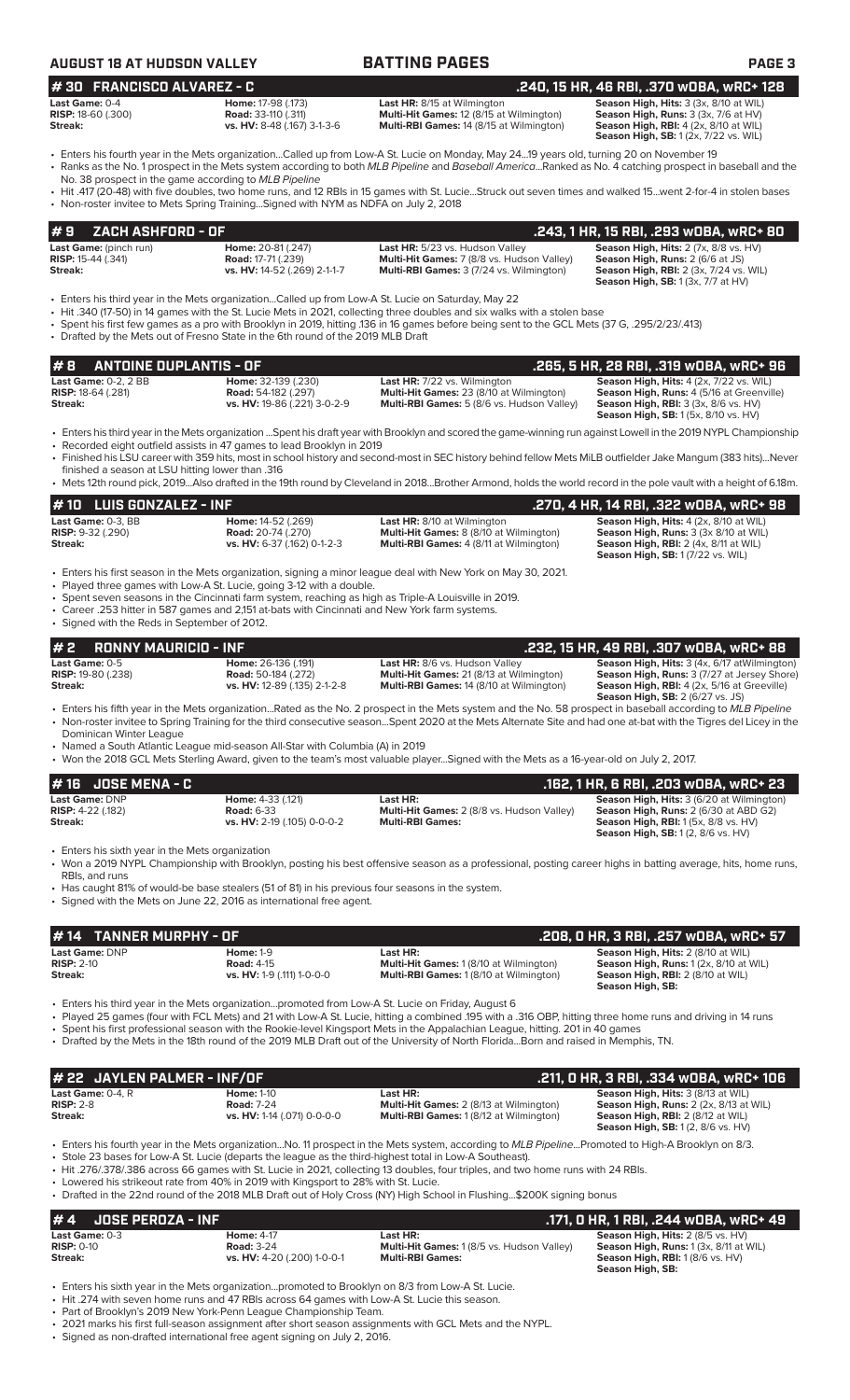# **AUGUST 18 AT HUDSON VALLEY BATTING PAGES PAGE 4**

### **Last Game:** 1-4, 2B **Home:** 10-60 (.167) **Last HR:** 7/6 at Hudson Valley **Season High, Hits:** 3 (5/11 at Greenville) **RISP:** 10-47 (.213) **Road:** 31-111 (.281) **Multi-Hit Games:** 11 (7/6 at Hudson Valley) **Season High, Runs:** 2 (3x, 7/6 at HV) **Star Games: 11, 213.**<br>**RISP:** 10-47 (.213) **Poad:** 31-111 (.281) **Multi-Hit Games:** 11 (7/6 at Hudson Valley) **Streak:** 1 G (1-4) **vs. HV:** 7-44 (.159) 3-0-1-3 **Multi-RBI Games:** 8 (7/6 at Hudson Valley)

**# 19 LUKE RITTER - INF**<br>
Last HR: 7/6 at Hudson Valley **.236, 11 HR, 34 RBI, .333 wOBA, wRC+ 105**<br>
RISP: 10-47 (.213) Road: 31-111 (.281) **Riseau: 31-111 (.281)** Multi-Hit Games: 11 (7/6 at Hudson Valley) Season High, Run

**Season High, Runs:** 2 (3x, 7/6 at HVI)<br>**Season High, Runs:** 2 (3x, 7/6 at HV)<br>**Season High, RBI:** 6 (6/20 at Wilmington)<br>**Season High, SB:** 1 (5/12 at Greenville)

• Enters his third year in the Mets organization...Won a New York-Penn League title with Brooklyn in 2019 • Missed 32 games with a broken bone in his left hand...Went on the IL after July 7 when he suffered the injury mid-game at Hudson Valley

• Led Brooklyn in 2019 in games played (68), runs (39), doubles (15), and walks (33)

- Mets 7th-round pick in 2019 from Wichita State...Also drafted by the Minnesota Twins in the 37th round of the 2018 MLB Draft
- Played linebacker at Rockhurst High School and set the school record with 184 tackles.

| # 45 JOE SUOZZI - OF           |                            |                                                  | .235, 1 HR, 6 RBI, .358 wOBA, wRC+ 121      |
|--------------------------------|----------------------------|--------------------------------------------------|---------------------------------------------|
| <b>Last Game: DNP</b>          | <b>Home: 5-24</b>          | Last HR: 7/16 vs. Jersey Shore                   | <b>Season High, Hits: 2 (7/28 at JS)</b>    |
| <b>RISP:</b> $4-16$ ( $.250$ ) | <b>Road: 3-10</b>          | <b>Multi-Hit Games: 1 (7/28 at Jersey Shore)</b> | <b>Season High, Runs:</b> 2 (7/27 at JS)    |
| <b>Streak:</b> $1 G (1-2)$     | vs. HV: 1-3 (.333) 0-0-1-2 | <b>Multi-RBI Games:</b> 2 (8/5 vs. Jersey Shore) | <b>Season High, RBI:</b> 2 (2x, 8/5 vs. HV) |
|                                |                            |                                                  | Season High, SB:                            |

• Enters his third year in the Mets organization...received from Low-A St. Lucie on July 13

• Hit .292 with a .372 on-base percentage in 30 games with the Mets...posted a wRC+112, hitting four doubles and two home runs

• Signed by the Mets on June 15, 2020 out of Boston College

- Attended Chaminade High School in Mineola, NY<br>• His father. Tom Suozzi, is the former Nassau Count
- His father, Tom Suozzi, is the former Nassau County Executive and current U.S. House of Representatives member of NY's 3rd district (Nassau, Suffolk, Queens)

| # 19 JIMMY TITUS - INF |             |                         | .000, 0 HR, 0 RBI, .000 w0BA, wRC+ -100 |
|------------------------|-------------|-------------------------|-----------------------------------------|
| Last Game: 0-1         | Home:       | Last HR:                | Season High, Hits:                      |
| $RISP: 0-1$            | Road: $0-5$ | <b>Multi-Hit Games:</b> | Season High, Runs:                      |
| Streak:                | vs. HV:     | <b>Multi-RBI Games:</b> | Season High, RBI:                       |
|                        |             |                         | Season High, SB:                        |

• Enters his third year in professional baseball...Traded from the Dodgers organization to the Mets on April 21, 2021 with SS Albert Suarez.

- Promoted from Low-A St. Lucie (8/9) where he played 38 games, hitting .233 with a .342 on-base percentage...Hit three doubles, one triple, and one home run. • With St. Lucie this season, held a walk rate of 11.8% and a strikeout rate of 18.4%.
- Drafted by the Los Angeles Dodgers in the 22nd round of the 2019 MLB Draft out of Bryant in the Northeast Conference.
- First-ever two-time Connecticut Gatorade State Player of the Year in baseball.

| #12 JEREMY VASOUEZ - INF |                               |                                                   | .281, 6 HR, 24 RBI, .391 wOBA, wRC+ 142       |
|--------------------------|-------------------------------|---------------------------------------------------|-----------------------------------------------|
| Last Game: 0-3. BB       | <b>Home: 21-69 (.304)</b>     | Last HR: 8/8 vs. Hudson Valley                    | <b>Season High, Hits: 2 (7x, 8/8 vs. HV)</b>  |
| <b>RISP:</b> 9-30 (.300) | <b>Road:</b> 17-67 (.254)     | <b>Multi-Hit Games:</b> 9 (8/15 at Wilmington)    | <b>Season High, Runs: 2 (3X 8/7 vs. HV)</b>   |
| Streak:                  | vs. HV: 12-41 (.293) 4-0-4-10 | <b>Multi-RBI Games:</b> 5 (8/7 vs. Hudson Valley) | <b>Season High, RBI:</b> 3 (2x, 7/24 vs. WIL) |
|                          |                               |                                                   | <b>Season High, SB: 1 (7/2 at ABD)</b>        |

- Enters his fifth season in the Mets organization...Received from Double-A Binghamton on June 22
- Played 32 games with the RumblePonies this season, hitting .171 (18-105) with one double, one home run, and 11 RBIs.
- Played with Brooklyn in 2017, hitting .225 with one home run and eight RBIs in 31 games.
- Drafted by the Mets in the 28th round of the 2017 MLB Draft from Nova Southeastern in his home state of Florida...Is from Palm City, FL.

|      |                                           |                         |                  |            |      | Hardest Hit Balls - 2021 (not all games listed- from available Trackman data) |                         |           |                        |
|------|-------------------------------------------|-------------------------|------------------|------------|------|-------------------------------------------------------------------------------|-------------------------|-----------|------------------------|
| Date | Player                                    | <b>Upponent</b>         | <b>Exit Velo</b> | Result     | Date | Player                                                                        | <b>Opponent</b>         | Exit Velo | Result                 |
| 8/12 | Francisco Alvarez                         | at Wilmington           | 112.8            | Home Run   | 6/1  | Francisco Alvarez at Jersey Shore                                             |                         | 109.0     | Home Run               |
| 6/12 | Francisco Alvarez vs. Hudson Valley 112.5 |                         |                  | Double     | 5/25 | Francisco Alvarez                                                             | vs. Aberdeen            | 109       | Single                 |
| 6/11 | Brett Baty                                | vs. Hudson Valley 111.2 |                  | Ground Out | 8/6  | Ronny Mauricio                                                                | vs. Hudson Valley 108.7 |           | Home Rune              |
| 6/29 | Ronny Mauricio                            | at Aberdeen             | 110.4            | Single     | 6/5  | <b>Francisco Alvarez</b>                                                      | at Jersev Shore         | 108.7     | <b>Ground Ball Out</b> |
| 8/12 | Ronny Mauricio                            | at Wilmington           | 109.9            | Line Out   | 6/2  | Francisco Alvarez                                                             | at Jersev Shore         | 108.7     | Single                 |
| 7/3  | Luis Gonzalez                             | at Aberdeen             | 109.9            | Ground Out | 7/13 | Brett Baty                                                                    | at Hudson Valley        | 108.7     | Sinale                 |
| 6/1  | Adrian Hernandez                          | at Jersev Shore         | 109.8            | Home Run   | 7/22 | Ronny Mauricio                                                                | vs. Wilmington          | 108.1     | <b>Home Run</b>        |
| 6/6  | Francisco Alvarez                         | at Jersev Shore         | 109.7            | Single     | 8/6  | <b>Francisco Alvarez</b>                                                      | vs. Hudson Valley 107.7 |           | <b>Ground Ball Out</b> |
| 6/1  | Ronny Mauricio                            | at Jersev Shore         | 109.6            | Triple     | 6/16 | Ronny Mauricio                                                                | at Wilmington           | 107.5     | <b>Home Run</b>        |
| 6/22 | Brett Baty                                | vs. Jersey Shore        | 109.2            | Double     | 7/6  | Luke Ritter                                                                   | at Hudson Valley        | 107.2     | <b>Home Run</b>        |
| 6/15 | Francisco Alvarez                         | at Wilmington           | 109.2            | Single     | 6/15 | Ronny Mauricio                                                                | at Wilmington           | 107.2     | Single                 |

# **Recent Home Run Chart**

| Date | Player                                     | <b>Opponent</b>          | Exit Velo | Launch Angle | Distance | 7/30 | <b>Ronny Mauricio</b>    | at Jersev Shore            |      |           |
|------|--------------------------------------------|--------------------------|-----------|--------------|----------|------|--------------------------|----------------------------|------|-----------|
| 7/20 | Francisco Alvarez vs. Wilmington           |                          | 107.7 mph | 21.8         | 430 ft.  | 7/31 | Francisco Alvarez        | at Jersev Shore            |      |           |
| 7/21 | Francisco Alvarez vs. Wilmington 101.6 mph |                          |           | 47           | 326 ft.  |      | Francisco Alvarez        | at Jersev Shore            |      |           |
| 7/22 | Cody Bohanek                               | vs. Wilminaton           | 99.5 mph  | 24.4         | 356 ft.  | 8/7  | Ronny Mauricio           | vs. Hudson Valley 108.7    | 21   | 371ft ft. |
|      | Antoine Duplantis vs. Wilmington           |                          | 97 mph    | 24.8         | 361 ft.  | 8/8  | <b>Francisco Alvarez</b> | vs. Hudson Vallev          |      |           |
|      | Ronny Mauricio                             | vs. Wilminaton 108.1 mph |           | 29.8         | 406 ft.  |      | Jeremy Vasquez           | vs. Hudson Valley93.6 mph  | 33.6 | 341 ft.   |
| 1/27 | Jeremy Vasquez                             | at Jersey Shore          |           |              |          | 8/9  | Jeremy Vasquez           | vs. Hudson Valley101.1 mph | 29.2 | 405 ft.   |
|      | Edgardo Fermin                             | at Jersey Shore          |           |              |          | 8/10 | <b>Francisco Alvarez</b> | at Wilmington 112.8 mph    | 27.2 | 416 ft.   |
|      | Ronny Mauricio                             | at Jersey Shore          |           |              |          |      | Nic Gaddis               | at Wilmington 97.5 mph     | 27.8 | 388 ft.   |
|      | Luis Gonzalez                              | at Jersey Shore          |           |              |          |      | Luis Gonzalez            | at Wilmington 102.6 mph    | 31.1 | 442 ft.   |
|      | Edgardo Fermin                             | at Jersey Shore          |           |              |          | 8/12 | <b>Francisco Alvarez</b> | at Wilmington 101.5 mph    | 26.9 | 398 ft.   |
|      | Ronny Mauricio                             | at Jersey Shore          |           |              |          | 8/15 | <b>Francisco Alvarez</b> | at Wilmington              |      |           |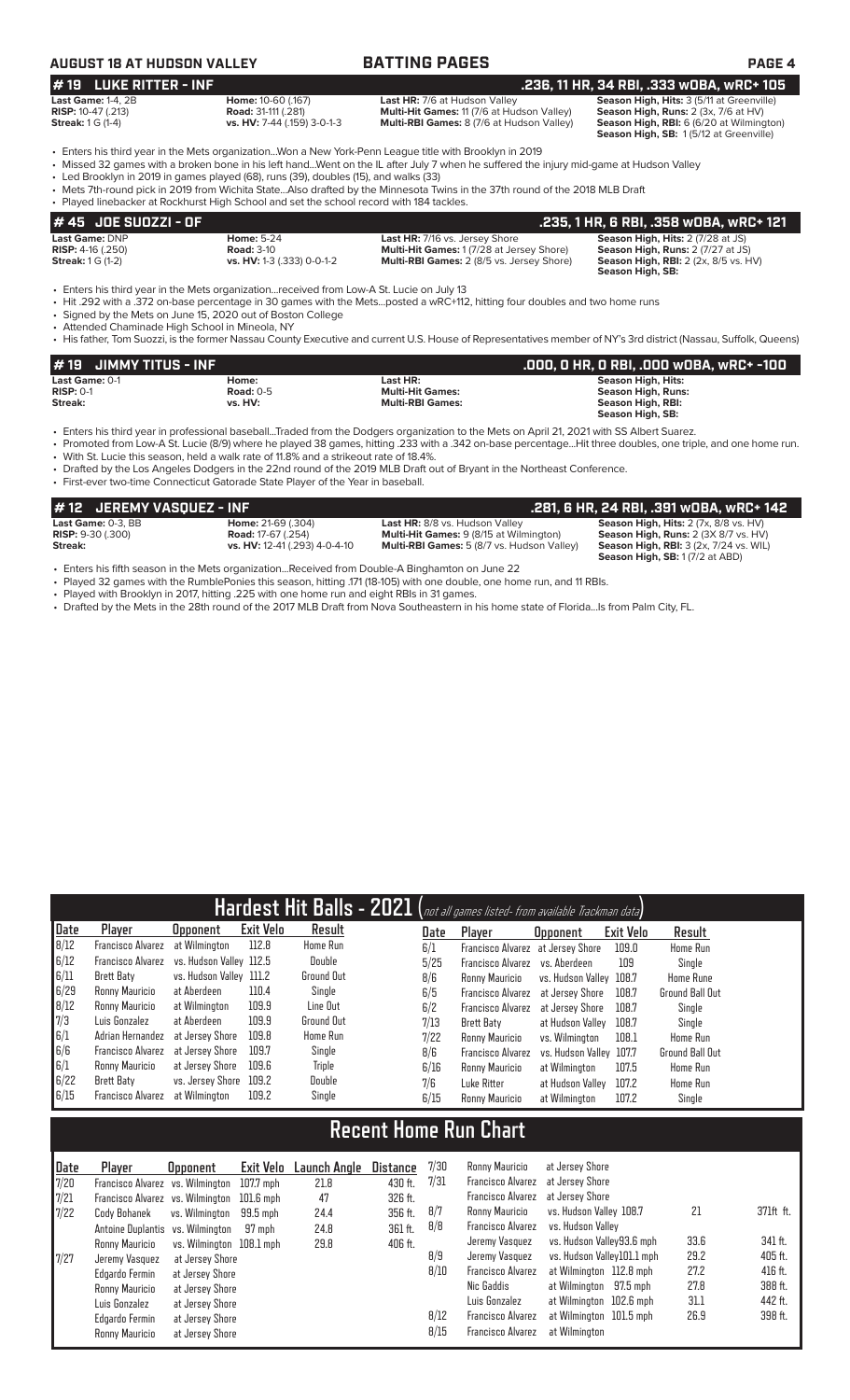| #46                                     | <b>JOSH HEJKA - RHP</b>                                                                                                                               | 17.3 K%, 4.6 BB%, 3.67 ERA, 20 G                                                                                                                                                                   |          |
|-----------------------------------------|-------------------------------------------------------------------------------------------------------------------------------------------------------|----------------------------------------------------------------------------------------------------------------------------------------------------------------------------------------------------|----------|
| Last App: 8/15 at WIL                   | <b>Last Loss:</b>                                                                                                                                     | <b>SV/OP (Last):</b> 1/2 (7/20 vs. WIL)                                                                                                                                                            | Holds: 2 |
| <b>Leadoff: 14-37</b>                   | Inherited Runners/Stranded: 20/10                                                                                                                     |                                                                                                                                                                                                    |          |
| with the Cyclones and Kingsport Mets    |                                                                                                                                                       | • Returns to Brooklyn after spending time with Binghamton (6/3-6/9) and Syracuse (6/10-6/18).<br>Enters his third year in the Mets organizationWon a 2019 NYPL title with Brooklyn, splitting time |          |
|                                         | Wolly Mammoths in the United Shore Baseball League                                                                                                    | • Signed as a minor league free agent in mid-summer after pitching in six games with the Westside                                                                                                  |          |
|                                         |                                                                                                                                                       | • Pitched all four years at Johns Hopkins, switching to submarine later in his career.                                                                                                             |          |
| #5                                      | <b>BRIAN METOYER - RHP</b>                                                                                                                            | 35.2 K%, 12.1 BB%, 2.63 ERA, 15 G                                                                                                                                                                  |          |
| Last App: 8/14 at WIL                   | <b>Last Loss:</b><br>5/15 at GVL<br>Leadoff: 4-19, 2 BB, HBP Inherited Runners/Stranded: 8/7                                                          | <b>SV/OP (Last):</b> 1/1 (6/3 at JS)                                                                                                                                                               | Holds:   |
| GCL Mets and Kingsport Mets             |                                                                                                                                                       | Enters his fourth year in the Mets orgWon a New York Penn League title with Brooklyn in 2019<br>Struck out 40 batters over 28.2 innings with BrooklynSpent his first professional season with •    |          |
| drafted by a MLB team in school history |                                                                                                                                                       | • Joins Ronnie Robbins (30th, 1981 - Toronto) as the only two LSU-Alexandria Generals to be                                                                                                        |          |
|                                         | • Native of Natchitoches (NACK-ah-tish), the oldest city in Louisiana (est. 1714).                                                                    |                                                                                                                                                                                                    |          |
| #43                                     | <b>BRYCE MONTES DE OCA - RHP</b>                                                                                                                      | 28.7 K%, 19.7 BB%, 4.55 ERA, 22 G                                                                                                                                                                  |          |
| Last App: 8/13 at WIL                   | Last Loss: 7/6 at HV                                                                                                                                  | <b>SV/OP (Last):</b> 4/4 (7/30 at JS G1) <b>Holds:</b> 1                                                                                                                                           |          |
| Leadoff: 5-19, 5 BB                     | <b>Inherited Runners/Stranded: 8/8</b>                                                                                                                | • Enters his fourth year in the Mets orgHas not pitched as a professional due to injuries<br>• Underwent Tommy John surgery as a high school junior and missed 2016 after having ulnar             |          |
| nerve transposition                     |                                                                                                                                                       |                                                                                                                                                                                                    |          |
|                                         | White Sox in the 14th round of the 2015 MLB Draft.                                                                                                    | • Previously drafted by Washington in the 15th round of the 2017 MLB Draft and by the Chicago                                                                                                      |          |
| #38                                     | <b>COLBY MORRIS - RHP</b>                                                                                                                             | 22.5 K%, 10.6 BB%, 4.33 ERA, 19 G                                                                                                                                                                  |          |
| Last App: 8/17 at HV                    | Last Loss: 8/17 at Hudson Valley                                                                                                                      | SV/OP (Last):                                                                                                                                                                                      | Holds:   |
|                                         | Leadoff: 8-27, 3B, 3 BB, 3 HBP Inherited Runners/Stranded: 8/3                                                                                        | · Enters his first season in the Mets organizationcalled up from Low-A St. Lucie on May 20                                                                                                         |          |
|                                         | • Made four scoreless appearances in relief for the St. Lucie Mets to being 2021<br>. Minor League free agent signingpitched at Middlebury in Vermont |                                                                                                                                                                                                    |          |
| #9                                      | CONNER O'NEIL  - RHP                                                                                                                                  | 23.0 K%, 10.3 BB%, 6.86 ERA, 13 G                                                                                                                                                                  |          |
| Last App: 8/15 at WIL                   | Last Loss: 8/1 at JS                                                                                                                                  | SV/OP (Last):                                                                                                                                                                                      | Holds: 1 |
| <b>Leadoff:</b> 6-19, 2 HR              | Inherited Runners/Stranded: 8/3                                                                                                                       |                                                                                                                                                                                                    |          |
|                                         |                                                                                                                                                       | • Enters his fifth year in the Mets organizationreceived from Double-A Binghamton on 6/20                                                                                                          |          |
|                                         | • Has not pitched in 2021Last pitched for Advanced-A St. Lucie in 2019                                                                                | • Spent his first professional season with Brooklyn in 2017, pitching 19 times in relief                                                                                                           |          |
|                                         |                                                                                                                                                       | • Drafted by the Mets in the 7th round of the 2017 MLB Draft from Cal State-Northridge                                                                                                             |          |
| # 26                                    | <b>MICHEL OTANEZ - RHP</b>                                                                                                                            |                                                                                                                                                                                                    |          |
| Last App: 8/13 at WIL                   | <b>Last Loss:</b>                                                                                                                                     | 27.9 K%, 23.9 BB%, 4.99 ERA, 27 G<br><b>SV/OP (Last): 0/2 (BS vs. JS)</b>                                                                                                                          | Holds: 3 |
| Leadoff: 5-24                           | Inherited Runners/Stranded: 15/5                                                                                                                      |                                                                                                                                                                                                    |          |
|                                         |                                                                                                                                                       | · Enters his sixth year in the Mets orgNo. 26 prospect in the system according to MLB Pipeline                                                                                                     |          |
|                                         | • Returns to Brooklyn for the second assignment in a row                                                                                              | • Pitched with the Cyclones and won an NYPL title in 2019 and also spent time with Kingsport                                                                                                       |          |
|                                         |                                                                                                                                                       | • Missed 2017 due to injuryStruck out 21 batters in 21.1 innings with the DSL Mets1 in 2016.                                                                                                       |          |
| #44                                     | <b>HUNTER PARSONS - RHP</b>                                                                                                                           | 22.1 K%, 15 BB%, 6.39 ERA, 16 G                                                                                                                                                                    |          |
| Last App: 8/15 at WIL                   | <b>Last Loss:</b>                                                                                                                                     | SV/OP (Last):                                                                                                                                                                                      | Holds: 1 |
| <b>Leadoff:</b> 4-20, 3 BB              | <b>Inherited Runners/Stranded: 11/7</b>                                                                                                               |                                                                                                                                                                                                    |          |
|                                         | · Enters his third year in the Mets orgCalled up from Low-A St. Lucie on May 20                                                                       |                                                                                                                                                                                                    |          |
|                                         | • Pitched with the Cyclones and won an NYPL title in 2019                                                                                             | • Made four relief appearances with the Mets (A-), striking out 18 in 10 innings (45% K rate).                                                                                                     |          |
|                                         |                                                                                                                                                       |                                                                                                                                                                                                    |          |
| #50                                     | <b>EVY RUIBAL - RHP</b>                                                                                                                               | 22 K%, 18.6 BB% 6.23 ERA, 11 G                                                                                                                                                                     |          |
| Last App: 8/11 at WIL                   | Last Loss:                                                                                                                                            | SV/OP (Last):<br>Holds: 1                                                                                                                                                                          |          |
| <b>Leadoff: 2-9, 2B</b>                 | <b>Inherited Runners/Stranded: 6/4</b>                                                                                                                |                                                                                                                                                                                                    |          |
|                                         |                                                                                                                                                       | · Signed to a minor league deal on June 27 from the Florence Y'alls (Frontier League)<br>• Pitched in the Dodgers system from 2015-2018, reaching High-A Rancho Cucamonga                          |          |
|                                         |                                                                                                                                                       | • Drafted by the Dodgers in the 16th round of the 2017 MLB Draft from Notre Dame                                                                                                                   |          |
|                                         | • From Milburn, New Jersey, attending Milburn High School                                                                                             |                                                                                                                                                                                                    |          |
| #35                                     | <b>WILLY TAVERAS - RHP</b>                                                                                                                            | 31.9 K%, 6.9 BB% 2.19 ERA, 7 G                                                                                                                                                                     |          |
| Last App: 8/12 at WIL                   | <b>Last Loss:</b><br><b>Inherited Runners/Stranded: 2/2</b>                                                                                           | <b>SV/OP (Last):</b> 1/2 (8/6 vs. HV) <b>Holds:</b>                                                                                                                                                |          |
|                                         |                                                                                                                                                       |                                                                                                                                                                                                    |          |
| <b>Leadoff:</b> 1-10, BB, K             |                                                                                                                                                       | • Received from Low-A St. Lucie on Friday, July 16 in a move that sent LHP Andrew Ed-                                                                                                              |          |

wards to Double-A Binghamton • Pitched in 18 games with St. Lucie, posting a 36% strikeout rate (best in career) and a 2.1%

walk rate (lowest of career)

• Struggled in Low-A Columbia in 2019, allowing a 4.56 FIP...2021 FIP is 2.49

• 23 years old from Villa Isabela in the Dominican Republic...Signed by Mets June 1, 2016

### **LAST FIVE APPEARANCES MICHEL OTANEZ** E OPP DEC IP H R ER BB K HR<br>vs. JS 1.0 2 1 0 1 2 0 vs. JS 1.0 2 1 0 1 2 0<br>vs. JS W 2.0 1 1 1 3 3 0 vs. JS W 2.0 1 1 1 3<br>@ WIL 1.0 1 1 1 0 8/10 @ WIL 1.0 1 1 1 0 1 1 8<br>8 WIL 0.2 0 0 0 0 1 0<br>8 HV 1.0 0 0 0 1 1 0 8/17 @ HV 1.0 0 0 0 1 1 0 **BRIAN METOYER** <u>E OPP DEC IP H R ER BB K HR<br>@JS 1.0 0 0 0 0 2 0</u> 7/31 @ JS 1.0 0 0 0 0 2 0 8/4 HV 2.0 0 0 0 0 2 0 8/8 HV 1.1 0 0 0 0 2 0 8/12 @ WIL 1.0 1 0 0 1 1 0  $@$  WIL **BRYCE MONTES DE OCA**<br>DEC IP H R ER BB E OPP DEC IP H R ER BB K HR<br>
U vs. WIL 1.0 2 2 2 0 3 1<br>
at JS G1 SV 1.1 1 0 0 0 3 0 7/24 vs. WIL 1.0 2 2 2 0 3 1 7/30 at JS G1 SV 1.1 1 0 0 0 3 0 vs. HV 1.0 1 0 0 2 1 0<br>vs. HV 1.2 1 1 0 1 1 0 vs. HV 1.2 1 1 0 1 1 0<br>
@ WIL L 0.2 3 5 5 2 1 0 8/13 @ WIL L 0.2 3 5 5 2 1 0 **COLBY MORRIS**<br>
<u>IP H R ER</u><br>
2.0 0 0 0 E OPP DEC IP H R ER BB K HR<br>@ JS 2.0 0 0 0 1 1 0 7/31 @ JS 2.0 0 0 0 1 1 0 8/4 vs. HV 1.2 1 1 1 0 2 0 8/8 vs. HV 1.0 0 0 0 0 3 0 8<br>
8 WIL 2.0 3 1 1 1 2 0<br>
8 WIL L 1.2 0 1 0 0 1 0  $@$  WIL **CONNOR O'NEIL** E OPP DEC IP H R ER BB K HR<br>
7 @ JS 2.0 0 0 0 0 3 0<br>
@ JS 1.0 1 1 1 1 1 1 7/27 @ JS 2.0 0 0 0 0 3 0 8/1 @ JS 1.0 1 1 1 1 1 1 vs. HV 1.0 1 0 0 0 2 0<br>
@ WIL W 3.0 3 2 1 0 1 0<br>
@ WIL 2.0 4 3 3 0 0 1 8/10 @ WIL W 3.0 3 2 1 0 1 0 8/15 @ WIL 2.0 4 3 3 0 0 1 **JOSH HEJKA**<br> **IP** H R E OPP DEC IP H R ER BB K HR<br>
@ JS 1.0 0 0 0 0 0 0<br>
vs. HV BS 0.2 3 1 1 0 1 0 8/1 @ JS 1.0 0 0 0 0 0 0 vs. HV BS 0.2 3 1 1 0 1 0<br>vs. HV BS 2.0 4 2 1 0 2 0<br>@ WIL 2.1 7 4 4 1 2 0<br>@ WIL 2.0 4 1 1 1 2 0 vs. HV BS 2.0 4 2 1 0<br>
@ WIL 2.1 7 4 4 1<br>
@ WIL 2.0 4 1 1 1  $@$  WIL 8/15 @ WIL 2.0 4 1 1 1 2 0

| <b>HUNTER PARSONS</b> |        |     |                   |                |          |          |                |                |           |
|-----------------------|--------|-----|-------------------|----------------|----------|----------|----------------|----------------|-----------|
| DATE                  | OPP    | DEC | IP                | н              | R        | ER       | <b>BB</b>      | Κ              | <b>HR</b> |
| 7/27                  | $@$ JS | W   | 1.1               | 1              | 0        | O        | 1              | $\overline{2}$ | $\Omega$  |
| 8/4                   | vs. HV |     | 1.2               | 1              | 0        | O        | O              | 2              | $\Omega$  |
| 8/6                   | vs. HV |     | 2.0               | 2              | 0        | 0        | 0              | 3              | 0         |
| 8/10                  | @ WIL  |     | 2.0               | 1              | 2        | 2        | 2              | $\Omega$       | $\Omega$  |
| 8/15                  | @ WIL  | L   | 0.0               | 3              | 5        | 5        | $\overline{2}$ | 0              | $\Omega$  |
|                       |        |     | <b>EVY RUIBAL</b> |                |          |          |                |                |           |
| DATE                  | OPP    | DEC | IP                | н              | R        | ER       | <b>BB</b>      | Κ              | <b>HR</b> |
| 7/31                  | @ JS   |     | 0.2               | $\Omega$       | 0        | O        | 1              | $\Omega$       | $\Omega$  |
| 8/5                   | vs. HV |     | 1.0               | $\overline{2}$ | 1        | 1        | O              | $\overline{2}$ | $\Omega$  |
| 8/7                   | vs. HV | W   | 1.0               | 1              | $\Omega$ | $\Omega$ | O              | $\Omega$       | $\Omega$  |
| 8/11                  | @ WIL  |     | 1.0               | 1              | 3        | 2        | 3              | 2              | $\Omega$  |
|                       |        |     |                   |                |          |          |                |                |           |
| 8/15                  | @ WIL  |     | 1.0               |                | ი        | ი        | 0              | 1              | 0         |

|      |           |            | <b>WILLY TAVERAS</b> |               |   |           |           |   |           |
|------|-----------|------------|----------------------|---------------|---|-----------|-----------|---|-----------|
| DATE | OPP       | <b>DEC</b> | IP                   | н             | R | <b>ER</b> | <b>BB</b> | K | <b>HR</b> |
| 7/25 | WIL       | W          | 2.0                  | 1             | 0 | 0         | 0         | З | O         |
| 8/1  | $@$ JS    |            | 1.1                  | $\mathcal{L}$ | 1 |           |           |   | O         |
| 8/6  | <b>HV</b> | S          | 2.0                  | 1             | O | 0         | O         | Δ | O         |
| 8/12 | @ WIL     |            | 2.0                  | O             | O | O         | 1         |   | O         |
| 8/17 | @ HV      |            | 2.0                  |               | O | Ω         | O         |   |           |

|                |                               |    | <b>Number of Pitches Thrown</b> |   |      |      |
|----------------|-------------------------------|----|---------------------------------|---|------|------|
| <b>Pitcher</b> | Days Rest 8/15 8/16 8/17 8/18 |    |                                 |   | 8/19 | 8/20 |
| Hejka          | 2                             |    |                                 |   |      |      |
| Metoyer        | 3                             | -- | --                              |   |      |      |
| Montes de Oca  | 4                             |    |                                 |   |      |      |
| <b>Morris</b>  | 0                             | 26 | --                              |   |      |      |
| O'Neil         | $\overline{2}$                |    |                                 |   |      |      |
| Otanez         | 0                             | 15 |                                 | - |      | --   |
| Parsons        | $\overline{2}$                |    |                                 |   |      |      |
| Ruibal         | 2                             |    |                                 |   | --   |      |
| Taveras        |                               | 21 |                                 |   |      |      |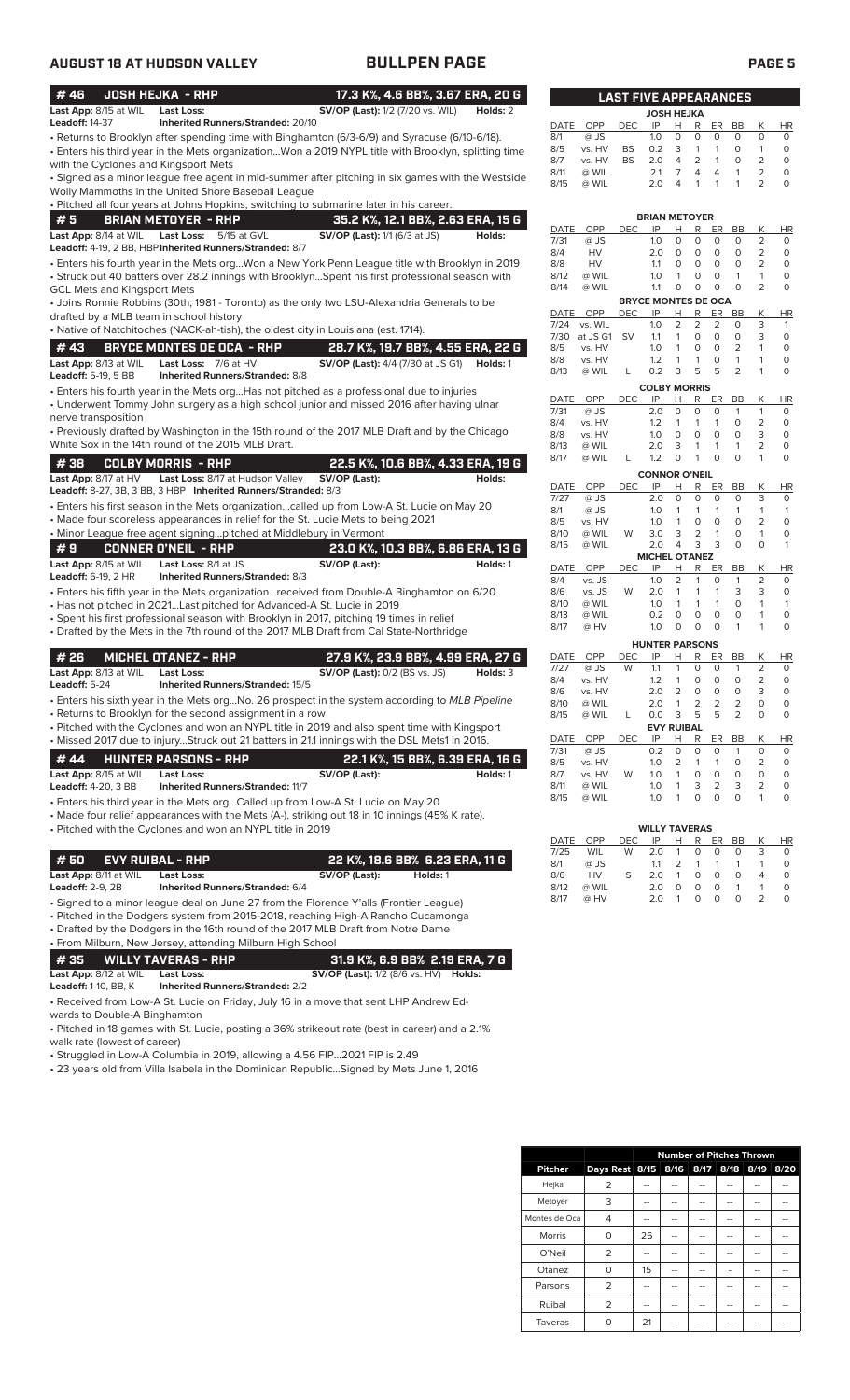## **AUGUST 18 AT HUDSON VALLEY HIGH/LOW & CHARTS PAGE 6**

| INDIVIDUAL BATTING HIGHS                                                    |
|-----------------------------------------------------------------------------|
|                                                                             |
|                                                                             |
|                                                                             |
|                                                                             |
|                                                                             |
|                                                                             |
|                                                                             |
| Home Runs, Consecutive Games Three games (2x, last: Luke Ritter, 6/18-6/21) |
|                                                                             |
|                                                                             |
|                                                                             |
|                                                                             |
|                                                                             |
| Most Strikeouts, Game4 (15x, Francisco Alvarez, 8/8 vs. Hudson Valley)      |
|                                                                             |
| Most Extra-Base Hits, Game 3 (3x, Cody Bohanek, 6/15 at Wilmington)         |
|                                                                             |
| <b>TEAM BATTING HIGHS</b>                                                   |
|                                                                             |
|                                                                             |
|                                                                             |
|                                                                             |
|                                                                             |
|                                                                             |
|                                                                             |
|                                                                             |
|                                                                             |
|                                                                             |
|                                                                             |
|                                                                             |
|                                                                             |
|                                                                             |

| Most Strikeouts, Extra Innings 15 (5/23 vs. Hudson Valley - 12 innings)   |
|---------------------------------------------------------------------------|
|                                                                           |
|                                                                           |
|                                                                           |
| Most Double Plays Hit into, Game3 (5x, 7/7 at Hudson Valley - 10 innings) |

### **FIELDING**

Most Errors, Team, Game...............................................................................6 (5/7 at Asheville) Most Errors, Individual, Game....... 2 (7x, last: Ronny Mauricio, 7/30 at Jersey Shore G2) Most Double Plays Turned, Nine-Inning Game.......................... 3 (5/19 vs. Hudson Valley) Consecutive Errorless Games, Team...

### **STARTERS BY POSITION**

**C-** Alvarez (35), Mena (20), Uriarte (19), Senger (9), Gaddis (5)

**1B-** Genord (49), Vasquez (28), Ritter (6), Bohanek (4), Winaker (2)

**2B-** Ritter (39), Gonzalez (29), Walters (12), Fermin (4), Peroza (1), Tiberi (1), Struble (1), McNeil (1), Bohanek (1)

**3B-** Baty (41), Bohanek (20), Peroza (10), Tiberi (7), Fermin (7), Gaddis (1), Gonzalez (1)

**SS-** Mauricio (71), Bohanek (6), Gonzalez (5), Walters (4), Fermin (3)

**LF-** Duplantis (42), Tiberi (12), Suozzi (9), Vasquez (7), Ashford (6), Bohanek (4), Baty (3), Murphy (2), Palmer (1), Winaker (1), Kleszcz (1), Struble (1)

**CF-** Duplantis (38), Hernandez (23), Palmer (10), Mangum (8), Hernandez (8), Molina (6), Ota (2), Murphy (2), Ashford (1)

**RF-** Ashford (38), Struble (15), Molina (10), Kleszcz (6), Bohanek (5), Winaker (4), Martinez (2), Hernandez (4), Murphy (2), Ota (1), Suozzi (1)

**DH-** Alvarez (26), Mauricio (10), Genord (8), Vasquez (8), Baty (7), Ritter (4), Bohanek (3), Tiberi (3), Hernandez (3), Gaddis (2), Peroza (2), Ashford (2), Senger (2), Mena (2), Walters (2), Fermin (2), Mangum (1), Struble (1), Titus (1)

### **STARTERS BY BATTING ORDER**

**1st -** Duplantis (72), Palmer (4). Bohanek (4), Struble (3), Tiberi (2), Mangum (2), Ashford (1), McNeil (1)

**2nd -** Bohanek (18), Fermin (15), Mauricio (11), Duplantis (8), Palmer (7), Ashford (6), Gonzalez (6), Mangum (5), Winaker (4), Tiberi (3), Struble (3), Walters (2), Alvarez (2), Ritter (1)

**3rd -** Mauricio (72), Baty (15), Alvarez (1), Martinez (1)

**4th-** Baty (37), Alvarez (32), Ritter (9), Vasquez (8), Genord (2), Martinez (1)

**5th-** Alvarez (26), Vasquez (23), Ritter (14), Bohanek (5), Genord (5), Senger (4), Ashford (4), Gonzalez (3), Ota (2), Fermin (1), Hernandez (1), Peroza (1)

**6th-** Ritter (18), Genord (18), Ashford (12), Peroza (8), Bohanek (7), Gonzalez (7), Hernandez (3), Senger (3), Mena (2), Winaker (2), Kleszcz (2), Vasquez (1), Fermin (1), Ota (1), Suozzi (1) Tiber (1), Uriarte (1)

**7th-** Genord (24), Ashford (12), Gonzalez (11), Tiberi (5), Ritter (5), Vasquez (4), Bohanek (4), Peroza (3), Ashford (3), Senger (3), Uriarte (3), Hernandez (2), Kleszcz (2), Walters (2), Me (2), Suozzi (1), Winaker (1), Gaddis (1), Murphy (1)

**8th-** Tiberi (11), Hernandez (10), Genord (9), Uriarte (8), Mena (8), Ashford (8), Vasquez (6), Walters (6), Gonzalez (4), Gaddis (4), Bohanek (3), Murphy (2), Suozzi (2), Kleszcz (2), Ritter (1), Peroza (1), Senger (1), Molina (1), Struble (1), Titus (1)

**9th-** Molina (16), Hernandez (14), Mena (9), Struble (8), Walters (7), Uriarte (7), Suozzi (6), Gad-

dis (5), Gonzalez (4), Murphy (3), Bohanek (3), Mangum (2), Kleszcz (2), Tiberi (1)

|             | <b>CATCHERS STEALING</b> |            |            | <b>MULTI-RUN INNINGS</b> |              |                  |  |  |
|-------------|--------------------------|------------|------------|--------------------------|--------------|------------------|--|--|
| <b>Name</b> | CS                       | <b>ATT</b> | <b>PCT</b> | <b>Runs</b>              | <b>Times</b> | Last             |  |  |
| Alvarez     | 14                       | 53         | 26%        | 6                        | 3            | 4th, 8/10 at WIL |  |  |
| Gaddis      | O                        | 4          | 0%         | 5                        |              | 6th, 8/6 vs. HV  |  |  |
| Mena        | 3                        | 28         | 11%        | 4                        |              | 6th, 7/27 at JS  |  |  |
| Senger      | 2                        | 10         | 20%        | 3                        | 29           | 4th, 8/15 at WIL |  |  |
| Uriarte     | 11                       | 31         | 35%        | 2                        | 53           | 9th, 8/12 at WIL |  |  |
| Team        | 30                       | 128        | 23%        |                          |              |                  |  |  |

| .                | .  |    | . | ----- |    |                                  |       |   |   |                     |
|------------------|----|----|---|-------|----|----------------------------------|-------|---|---|---------------------|
|                  |    |    |   |       | 45 |                                  | 6 7 a | 8 |   | <b>9 10+ TOTALS</b> |
| <b>OPPONENTS</b> | 48 |    |   |       |    | 59 66 54 43 54 38 52 26 6        |       |   |   | 422                 |
| <b>BKLYN</b>     | 39 | 35 |   |       |    | 42   53   40   52   46   57   23 |       |   | 6 | 381                 |

| INDIVIDUAL PITCHING HIGHS |                                                                     |  |  |  |  |  |  |
|---------------------------|---------------------------------------------------------------------|--|--|--|--|--|--|
|                           |                                                                     |  |  |  |  |  |  |
|                           |                                                                     |  |  |  |  |  |  |
|                           | Most Home Runs Allowed, Game4 (2x, Jose Butto, 6/6 at Jersey Shore) |  |  |  |  |  |  |
|                           |                                                                     |  |  |  |  |  |  |
|                           |                                                                     |  |  |  |  |  |  |
|                           |                                                                     |  |  |  |  |  |  |
|                           |                                                                     |  |  |  |  |  |  |
|                           |                                                                     |  |  |  |  |  |  |
|                           |                                                                     |  |  |  |  |  |  |
|                           |                                                                     |  |  |  |  |  |  |
|                           |                                                                     |  |  |  |  |  |  |
|                           |                                                                     |  |  |  |  |  |  |

**TEAM PITCHING HIGHS**

| <b>EAM FILGRING RIGHS</b>                                                   |  |
|-----------------------------------------------------------------------------|--|
|                                                                             |  |
|                                                                             |  |
|                                                                             |  |
| Fewest Runs Allowed, Game 0 (3x, last: 7/30 at Jersey Shore G1 - 7 innings) |  |
|                                                                             |  |
|                                                                             |  |
|                                                                             |  |
|                                                                             |  |
|                                                                             |  |
|                                                                             |  |
|                                                                             |  |
|                                                                             |  |
|                                                                             |  |
|                                                                             |  |
|                                                                             |  |
| Most Pitchers Used, Extra Innings 5 (5/23 vs. Hudson Valley - 12 innings)   |  |
|                                                                             |  |

| <b>TEAM MISCELLANEOUS</b>                                                          |  |
|------------------------------------------------------------------------------------|--|
|                                                                                    |  |
| Longest Game, Time, Extra-Inning Game3:30 (6/23 vs. Jersey Shore - 10 innings)     |  |
| Shortest Game, Time Nine-Inning Game.  2:20 (2x, 5/18 vs. HV & 8/14 at Wilmington) |  |
|                                                                                    |  |
|                                                                                    |  |
|                                                                                    |  |
|                                                                                    |  |
|                                                                                    |  |
|                                                                                    |  |
|                                                                                    |  |
|                                                                                    |  |
|                                                                                    |  |
|                                                                                    |  |
|                                                                                    |  |

# **OUTFIELD AS**<br>NAME TOTAL **TOTAL** 8/5 vs. HV<br>7/23 vs. WIL<br>5/21 vs. HV<br>5/6 at ASH

| ၪ | $O/O$ vs. $\Pi V$ |
|---|-------------------|
| 3 | 7/23 vs. WIL      |
|   | $5/21$ vs. $HV$   |
|   | 5/6 at ASH        |
|   | 7/6 at HV         |
|   |                   |

| UNIFORM RECORDS          |         | C<br>G                                                                              |
|--------------------------|---------|-------------------------------------------------------------------------------------|
| <b>Home White</b>        | $7 - 5$ | E<br>G                                                                              |
| <b>Road Gray</b>         | 14-31   | N<br>S                                                                              |
| <b>Championship Gold</b> | $9-12$  | $\circ$<br>T                                                                        |
| <b>Coney Island</b>      | $0 - 2$ | S<br>Н                                                                              |
| Los Jefes                | $1-0$   | Н<br>D                                                                              |
|                          |         | Н<br>C<br>S<br>S<br>S<br>Н<br>R<br>D<br>N<br>S<br>C<br>V.<br>V.<br>S<br>S<br>C<br>F |
|                          |         | R<br>L,<br>S<br>E                                                                   |
|                          |         |                                                                                     |

**Name Umpire Date** Joe GenordDylan Bradley 7/9 at HV Ed Blankmeyer Joe Belangia 7/11 at HV

**EJECTIONS**

### **RECORD BREAKDOWN** Leading After 6........................................26-3 Tied After 6.................................................3-5 Trailing After 6 .........................................3-46 Leading After 7.........................................24-4 Tied After 7 Trailing After 7..........................................2-39 Leading After 8 ........................................26-3 Tied After 8.................................................3-5 Trailing After 8..........................................2-37 Out Hit Opponent................................... 25-9 Get Out Hit................................................8-42 Equal in Hits.................................................1-4 Quality Start ................................................6-9 Non Quality Start..................................27-50 Shutouts.......................................................3-11 One-Run Games .....................................10-17 Two-Run Games ........................................ 6-7 Score 4 or More Runs...........................30-16 Hit a Home Run.....................................25-26 Hit 2+ Home Runs ....................................15-4 Do Not Allow a Home Run...................18-18 Hit More Home Runs ..............................19-9 Opponent Hits More HRs......................3-22 Starter Goes 6.0 +.....................................6-4 Starter Goes 7.0 + ......................................1-0 Starter Goes 8.0 + ......................................1-0 Home........................................................20-21 Road.......................................................... 14-34 Day Games.................................................4-13 Night Games..........................................29-42 Scoring First............................................20-19 Opponent Scores First.........................10-38 vs. North.................................................. 30-48 vs. South ...................................................... 4-7 Series at Home ....................................... 1-2-4 Series on Road........................................ 0-7-1 Overall Series..........................................1-9-5 First Game of Series .................................8-8 Rubber Game of Series ................................. Last Game of Series .................................6-8 Series Sweeps ............................................1-0 Errorless....................................................13-21 Extra Innings ...............................................2-2 vs. LHP Starters.......................................14-15 vs. RHP Starters .....................................20-31

### Come from Behind Wins ... 13 (8/8 vs. HV)<br>Wins in Last At-Bat................6 (8/8 vs. WIL) Wins in Last At-Bat...... Walk-off Wins .....................4 (8/8 vs. WIL) **MISC. WINS**

| Non Quality Start  27-5      |  |
|------------------------------|--|
|                              |  |
|                              |  |
|                              |  |
| Score 4 or More Runs30-1     |  |
|                              |  |
|                              |  |
| Do Not Allow a Home Run 18-1 |  |
| Hit More Home Runs 19-       |  |
| Opponent Hits More HRs3-2    |  |
|                              |  |
|                              |  |
|                              |  |
|                              |  |
|                              |  |
|                              |  |
|                              |  |
|                              |  |
| Opponent Scores First 10-3   |  |
|                              |  |
|                              |  |
|                              |  |
|                              |  |
|                              |  |
|                              |  |
|                              |  |
|                              |  |
|                              |  |
|                              |  |
|                              |  |
| vel LID Ctartore 1/1 1       |  |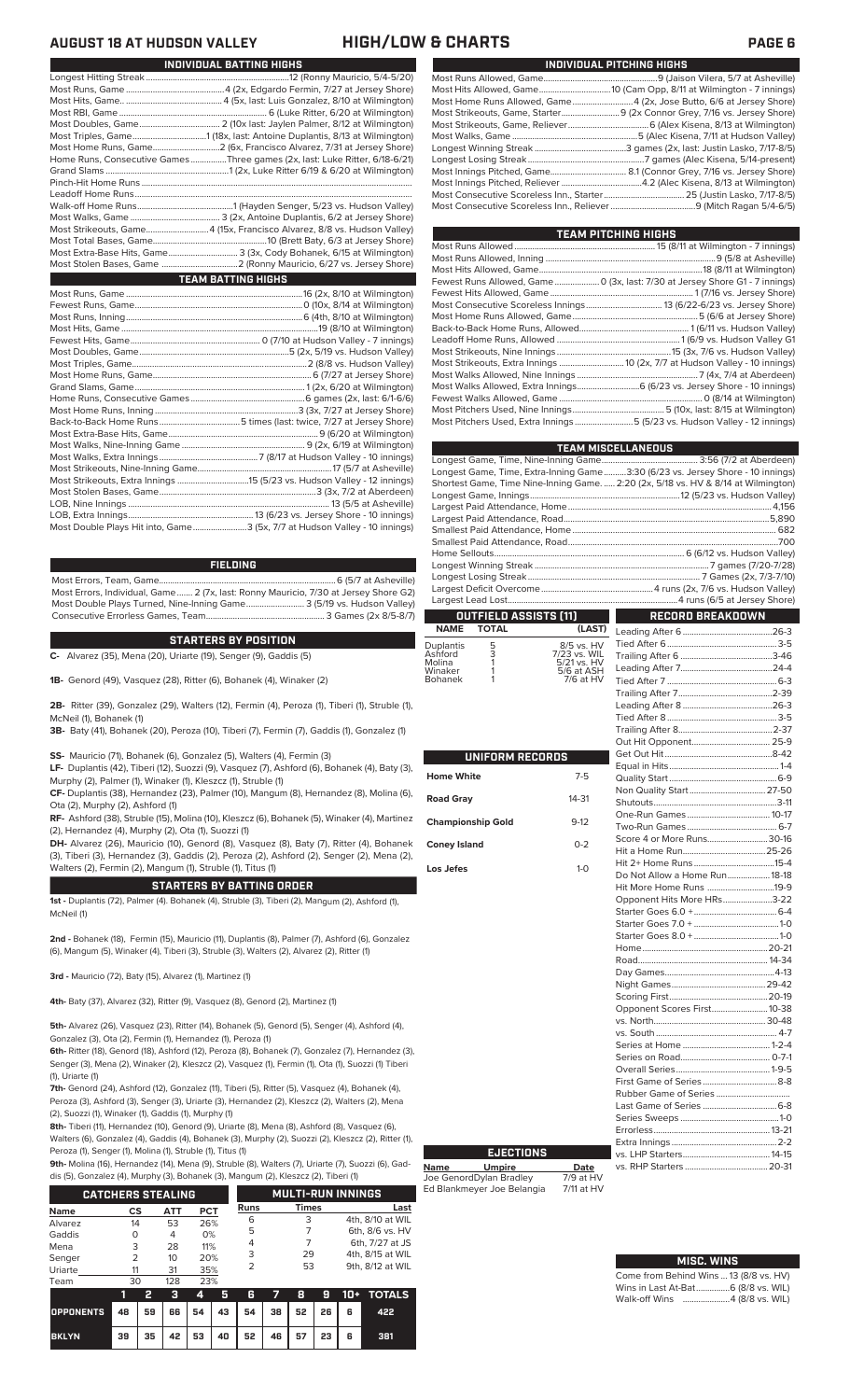# **AUGUST 18 AT HUDSON VALLEY GAME BY GAME RESULTS PAGE 7**

|             | <b>GAME-BY-GAME RESULTS</b> |                      |                |           |               |                   |         |                                                                         |                               |                             |             |                   |
|-------------|-----------------------------|----------------------|----------------|-----------|---------------|-------------------|---------|-------------------------------------------------------------------------|-------------------------------|-----------------------------|-------------|-------------------|
| <b>DATE</b> | GM#                         | <b>OPPONENT</b>      | W-L/TIME SCORE |           | <b>RECORD</b> | <b>POSITION</b>   | GA/GB   | <b>WINNING PITCHER</b>                                                  | <b>LOSING PITCHER</b>         | <b>SAVE</b>                 | <b>TIME</b> | <b>ATTENDANCE</b> |
| 5/4         | $\mathbf{1}$                | at Asheville         | W              | $8-2$     | $1-0$         | T <sub>1st</sub>  | $+1$    | Josh Walker (1-0)                                                       | Blair Henley (0-1)            |                             | 3:16        | 1,200             |
| 5/5         | $\overline{2}$              | at Asheville         | L              | $6-1$     | $1 - 1$       | T <sub>2</sub> nd | $-1$    | Chandler Casey (1-0)                                                    | Jose Butto (1-0)              |                             | 3:26        | 1,200             |
| 5/6         | 3                           | at Asheville         | L              | $11 - 4$  | $1 - 2$       | T3rd              | $-2$    | Matt Ruppenthal (1-0)                                                   | Oscar Rojas (0-1)             |                             | 3:10        | 1,200             |
|             |                             |                      |                |           |               |                   |         |                                                                         |                               |                             |             |                   |
| 5/7         | 4                           | at Asheville         | L              | $13 - 7$  | $1 - 3$       | T3rd              | -3      | R.J. Freure (1-0)                                                       | Jaison Vilera (0-1)           |                             | 3:44        | 1,200             |
| 5/8         | 5                           | at Asheville         | W              | $16-12$   | $2 - 3$       | T3rd              | -3      | Alec Kisena (1-0)                                                       | Juan Pablo Lopez (1-0)        |                             | 3:52        | 1,200             |
| 5/9         |                             | at Asheville         |                |           |               |                   |         | Cancelled due to non-COVID-related illness                              |                               |                             |             |                   |
| 5/10        |                             | OFF DAY              |                |           |               |                   |         |                                                                         |                               |                             |             |                   |
| 5/11        | 6                           | at Greenville        | W              | $6-1$     | $3-3$         | 2 <sub>nd</sub>   | $-2.5$  | Josh Walker (2-0)                                                       | Jay Groome (0-2)              |                             | 3:00        | 1,995             |
| 5/12        | 7                           | at Greenville        | W              | $3-2$     | $4 - 3$       | 2 <sub>nd</sub>   | $-1.5$  | Brian Metoyer (1-0)                                                     | Yusniel Padron-Artilles (0-2) | Mitch Ragan (1)             | 3:14        | 1,819             |
| 5/13        | 8                           | at Greenville        | L              | $8 - 2$   | $4 - 4$       | 2 <sub>nd</sub>   | $-2.5$  | Chris Murphy (1-1)                                                      | Oscar Rojas (0-2)             |                             | 3:21        | 2,485             |
| 5/14        | 9                           | at Greenville        | L              | $5-1$     | $4 - 5$       | 4th               | $-2.5$  | Brayan Bello (2-0)                                                      | Alec Kisena (1-1)             |                             | 2:54        | 2,732             |
| 5/15        | 10                          | at Greenville        | L              | $8 - 4$   | $4-6$         | 4th               | $-3.5$  | Yorvin Pantoja (1-0)                                                    | Brian Metoyer (1-1)           |                             | 2:52        | 2,883             |
| 5/16        | 11                          | at Greenville        | L              | $10-9$    | $4 - 7$       | 4th               | $-3.5$  | Jake Wallace (1-0)                                                      | Eric Orze (0-1)               |                             | 3:09        | 2,818             |
| 5/17        |                             | OFF DAY              |                |           |               |                   |         |                                                                         |                               |                             |             |                   |
| 5/18        | 12                          | <b>Hudson Valley</b> | L              | $4-3$     | $4-8$         | 5th               | $-4.5$  | Zach Greene (1-1)                                                       | Andrew Edwards (0-1)          |                             | 2:29        | 1,315             |
|             | 13                          | <b>Hudson Valley</b> | W              | 14-0      | $5-8$         | 5th               | $-3.5$  |                                                                         |                               |                             | 3:01        | 810               |
| 5/19        |                             |                      |                |           |               |                   |         | Allan Winans (1-0)                                                      | Jhony Brito (0-1)             |                             |             |                   |
| 5/20        | 14                          | <b>Hudson Valley</b> | L              | $6-1$     | $5-9$         | 5th               | $-3.5$  | Luis Medina (2-0)                                                       | Jaison Vilera (0-2)           |                             | 2:42        | 682               |
| 5/21        | 15                          | <b>Hudson Valley</b> | W              | 4-1       | $6-9$         | 5th               | $-3.5$  | Josh Walker (3-0)                                                       | Josh Maciejewski (2-1)        | Eric Orze (1)               | 2:33        | 998               |
| 5/22        | 16                          | <b>Hudson Valley</b> | г              | $5-3$     | $6-10$        | 5th               | $-4.5$  | Ken Waldichuk (1-0)                                                     | Cam Opp (0-1)                 |                             | 3:14        | 1,624             |
| 5/23        | 17                          | <b>Hudson Valley</b> | W              | $6-5(12)$ | $7-10$        | 5th               | $-3.5$  | Josh Hejka (1-0)                                                        | Zach Greene (1-2)             |                             | 3:24        | 1,261             |
| 5/24        |                             | OFF DAY              |                |           |               |                   |         |                                                                         |                               |                             |             |                   |
| 5/25        | 18                          | Aberdeen             | г              | $8-1$     | $7 - 11$      | 5th               | $-4.5$  | Drew Rom (2-0)                                                          | Oscar Rojas (0-3)             |                             | 2:52        | 861               |
| 5/26        | 19                          | Aberdeen             |                |           |               |                   |         | 5/26 game postponed due to rain, makeup scheduled for doubleheader 5/27 |                               |                             |             |                   |
| 5/27        | 19                          | Aberdeen             | г              | $6-2(7)$  | $7-12$        | 5th               | $-5.5$  | Grayson Rodriguez (3-0)                                                 | Jaison Vilera (0-3)           |                             | 2:14        |                   |
|             | 20                          | Aberdeen             | L              | $10-1(7)$ | $7-13$        | 5th               | $-6.5$  | Morgan McSweeney (2-0)                                                  | Cam Opp (0-2)                 |                             | 2:37        | 926               |
| 5/28        | 21                          | Aberdeen             |                |           |               |                   |         | 5/28 game postponed due to rain, makeup scheduled for doubleheader 8/25 |                               |                             |             |                   |
| 5/29        | 21                          | Aberdeen             | П              | $4-1$     | $7-14$        | 5th               | $-7.5$  | <b>Garrett Stallings (3-1)</b>                                          | Alec Kisena (1-2)             | <b>Connor Gillispie (1)</b> | 2:52        | 1,509             |
| 5/30        | 22                          | Aberdeen             |                |           |               |                   |         | 5/30 game posted to a later date to be determined                       |                               |                             |             |                   |
|             |                             |                      |                |           |               |                   |         |                                                                         |                               |                             |             |                   |
| 5/31        |                             | OFF DAY              |                |           |               |                   |         |                                                                         |                               |                             |             |                   |
|             |                             |                      |                |           |               |                   |         | MAY [7-14]                                                              |                               |                             |             |                   |
| 6/1         | 22                          | at Jersey Shore      | W              | $11-5$    | $8-14$        | T4th              | $-7.5$  | Jose Butto (1-1)                                                        | Josh Hendrickson (0-1)        |                             | 3:03        | 2,077             |
| 6/2         | 23                          | at Jersey Shore      | L              | $4-1$     | $8 - 15$      | 5th               | $-8.5$  | Carlo Reyes (1-0)                                                       | Justin Lasko (0-1)            | Blake Brown (1)             | 2:44        | 1,591             |
| 6/3         | 24                          | at Jersey Shore      | W              | $6 - 4$   | $9 - 15$      | 4th               | $-8.5$  | Bryce Montes de Oca (1-0)                                               | Jack Perkins (0-1)            | Brian Metoyer (1)           | 3:15        | 1,473             |
| 6/4         | 25                          | at Jersey Shore      | L              | $5-4(7)$  | $9 - 16$      | 5th               | $-9.0$  | Aneurys Zabala (2-2)                                                    | Allan Winans (1-1)            |                             | 2:12        | 2,399             |
| 6/5         | 26                          | at Jersey Shore      | L              | $5 - 4$   | $9 - 17$      | 5th               | $-9.0$  | Mike Adams (1-1)                                                        | Mitch Ragan (0-1)             |                             | 2:36        | 2,122             |
| 6/6         | 27                          | at Jersey Shore      | L              | $11-6$    | $9-18$        | 5th               | $-9.5$  | Nick Lackney (1-0)                                                      | Jose Butto (1-2)              |                             | 3:31        | 2,041             |
| 6/7         |                             | OFF DAY              |                |           |               |                   |         |                                                                         |                               |                             |             |                   |
| 6/9         | 28                          | <b>Hudson Valley</b> | L              | $3-2(7)$  | $9-19$        | 5th               | $-10.5$ | Tanner Myatt (1-0)                                                      | Justin Lasko (0-2)            | Justin Wilson (1)           | 2:22        |                   |
|             | 29                          | <b>Hudson Valley</b> | W              | $5-3(7)$  | 10-19         | 5th               | $-9.5$  | Eric Orze (1-1)                                                         | Luis Medina (2-1)             | Bryce Montes de Oca (1)     | 2:02        | 1,211             |
| 6/10        | 30                          | <b>Hudson Valley</b> | L              | $1 - 0$   | 10-20         | 5th               | $-9.5$  | <b>Barrett Loseke (2-1)</b>                                             | Cam Opp (0-3)                 | Zach Greene (1)             | 2:37        | 1,396             |
| 6/11        | 31                          |                      | L              | $8-0$     | $10 - 21$     | 5th               |         |                                                                         |                               |                             | 3:06        |                   |
|             |                             | <b>Hudson Valley</b> |                |           |               |                   | $-9.5$  | Ken Waldichuk (2-0)                                                     | Jaison Vilera (0-4)           |                             |             | 1,597             |
| 6/12        | 32                          | <b>Hudson Valley</b> | г              | $5-4$     | 10-22         | 5th               | $-9.5$  | Nelson Alvarez (2-0)                                                    | Bryce Montes de Oca (1-1)     | Justin Wilson (2)           | 3:22        | 2,194             |
| 6/13        | 33                          | <b>Hudson Valley</b> | L              | $5-0$     | $10 - 23$     | 5th               | $-9.5$  | Hayden Wesneski (1-1)                                                   | Allan Winans (1-2)            |                             | 2:50        | 1,749             |
| 6/14        |                             | OFF DAY              |                |           |               |                   |         |                                                                         |                               |                             |             |                   |
| 6/15        | 34                          | at Wilmington        | W              | $3-1$     | $11 - 23$     | 5th               | $-8.5$  | Brian Metoyer (2-1)                                                     | Zach Brzykcy (2-1)            | Andrew Edwards (1)          | 2:21        | 1,188             |
| 6/16        | 35                          | at Wilmington        | L              | $5 - 2$   | $11 - 24$     | 5th               | $-9.5$  | Amos Willingham (1-0)                                                   | Eric Orze (1-2)               | Reid Schaller (3)           | 2:51        | 700               |
| 6/17        | 36                          | at Wilmington        | L              | $8 - 4$   | $11 - 25$     | 5th               | $-10.5$ | Joan Adon (3-1)                                                         | Alec Kisena (1-3)             |                             | 2:54        | 1,009             |
| 6/18        | 37                          | at Wilmington        | W              | $7-5$     | $12 - 25$     | 5th               | $-10$   | Mitch Ragan (1-1)                                                       | Reid Schaller (1-1)           |                             | 2:52        | 2,565             |
| 6/19        | 38                          | at Wilmington        | L              | $9 - 8$   | 12-26         | 5th               | $-11$   | Christian Vann (2-0)                                                    | Andrew Edwards (0-2)          |                             | 3:26        | 1,899             |
| 6/20        | 39                          | at Wilmington        | W              | $13-1$    | 13-26         | 5th               | $-11$   | Justin Lasko (1-2)                                                      | Alfonso Hernanndez (0-1)      |                             | 2:44        | 2,722             |
| 6/21        |                             | OFF DAY              |                |           |               |                   |         |                                                                         |                               |                             |             |                   |
| 6/22        | 40                          | <b>Jersey Shore</b>  | L              | $7 - 5$   | 13-27         | 5th               | $-12$   | <b>Manuel Silva (1-0)</b>                                               | Jaison Vilera (0-5)           | Aneurys Zabala (3)          | 3:01        | 2,307             |
| 6/23        | 41                          | <b>Jersey Shore</b>  | W              | $3-2(10)$ | 14-27         | 5th               | $-12$   | Mitch Ragan (2-1)                                                       | Andrew Brown (2-2)            |                             | 3:30        | 1,595             |
| 6/24        | 42                          | <b>Jersey Shore</b>  | L              | $3-0$     | 14-28         | 5th               | $-13$   | Kevin Gowdy (2-3)                                                       | Jose Butto (1-3)              | Blake Brown (2)             | 2:52        | 1,906             |
|             |                             |                      |                |           |               |                   |         |                                                                         |                               |                             |             |                   |
| 6/25        | 43                          | <b>Jersey Shore</b>  | W              | $7-2$     | 15-28         | 5th               | $-13$   | Cam Opp (1-3)                                                           | Jonathan Hughes (2-3)         |                             | 2:44        | 2,194             |
| 6/26        | 44                          | <b>Jersey Shore</b>  | W              | $8-5$     | 16-28         | 5th               | -13     | <b>Michel Otanez (1-0)</b>                                              | Mark Potter (0-2)             |                             | 3:13        | 2,363             |
| 6/27        | 45                          | <b>Jersey Shore</b>  | г              | $3-0$     | 16-29         | 5th               | -13     | Dominic Pipkin (2-0)                                                    | Justin Lasko (1-3)            | Blake Brown (3)             | 2:43        | 2,253             |
| 6/28        |                             | OFF DAY              |                |           |               |                   |         |                                                                         |                               |                             |             |                   |
| 6/29        | 46                          | at Aberdeen          | L              | $7-3$     | 16-30         | 5th               | $-14$   | Garrett Stallings (4-3)                                                 | Alec Kisena (1-4)             | Garrett Farmer (4)          | 2:40        | 1,347             |
| 6/30        | 47                          | at Aberdeen          | L              | $2-1(7)$  | 16-31         | 5th               | $-14.5$ | Clayton McGinness (1-1)                                                 | Jose Butto (1-4)              | Logan Gillaspie (1)         | 1:53        |                   |
|             | 48                          | at Aberdeen          | W              | $7-6(7)$  | $17 - 31$     | 5th               | $-14.5$ | Jaison Vilera (1-5)                                                     | Kade Strowd (0-2)             | Mitch Ragan (2)             | 2:31        | 2,405             |
|             |                             |                      |                |           |               |                   |         | <b>JUNE [10-17]</b>                                                     |                               |                             |             |                   |
| 7/1         | 49                          | at Aberdeen          | L              | $2-0(6)$  | 17-32         | 5th               | $-15$   | Drew Rom (5-0)                                                          | Cam (1-4)                     |                             | 1:50        | 1,077             |
| 7/2         | 50                          | at Aberdeen          | W              | $6 - 5$   | 18-32         | 5th               | $-14$   | Colby Morris (1-0)                                                      | Connor Gillispie (4-4)        | Bryce Montes de Oca (2)     | 3:56        | 2,004             |
| 7/3         | 51                          | at Aberdeen          | L              | $4 - 3$   | 18-33         | 5th               | $-14.5$ | Xavier Moore (1-0)                                                      | Mitch Ragan (2-2)             |                             | 3:00        | 4,668             |
| 7/4         | 52                          | at Aberdeen          | L              | $7 - 2$   | 18-34         | 5th               | $-15.5$ | Garrett Stallings (5-3)                                                 | Alec Kisena (1-5)             |                             | 2:31        | 3,001             |
|             |                             | OFF DAY              |                |           |               |                   |         |                                                                         |                               |                             |             |                   |
| 7/5         |                             |                      |                |           |               |                   |         |                                                                         |                               |                             |             |                   |
| 7/6         | 53                          | at Hudson Valley     | L              | $9 - 7$   | 18-35         | 5th               | $-16.5$ | Charlie Ruegger (4-4)                                                   | Bryce Montes de Oca (1-2)     | Derek Craft (2)             | 3:15        | 1,687             |
| 7/7         | 54                          | at Hudson Valley     | L              | $3-2(10)$ | 18-36         | 5th               | $-17.5$ | Barrett Loseke (3-1)                                                    | Josh Hejka (1-1)              |                             | 2:55        | 2,688             |
| 7/8         | 55                          | at Hudson Valley     | 7:05 p.m.      |           |               |                   |         | Game postponed due to rain, doubleheader scheduled for 7/10             |                               |                             |             |                   |
| 7/9         | 55                          | at Hudson Valley     | L              | $6 - 4$   | 18-37         | 5th               | $-18.5$ | Jhony Brito (3-3)                                                       | Cam Opp (1-5)                 |                             | 3:06        | 3,896             |
| 7/10        | 56                          | at Hudson Valley     | L              | $7-1(7)$  | 18-38         | 5th               | $-19.5$ | Mitch Spence (3-1)                                                      | Connor Grey (0-1)             |                             | 2:22        |                   |
|             | 57                          | at Hudson Valley     | L              | $5-0(7)$  | 18-39         | 5th               | $-20.5$ | Nick Ernst (4-0)                                                        | Justin Lasko (1-4)            |                             | 2:03        | 3,111             |
| 7/11        | 58                          | at Hudson Valley     | W              | $10 - 3$  | 19-39         | 5th               | $-19.5$ | Josh Hejka (2-1)                                                        | Shawn Semple (3-1)            |                             | 3:20        | 2,892             |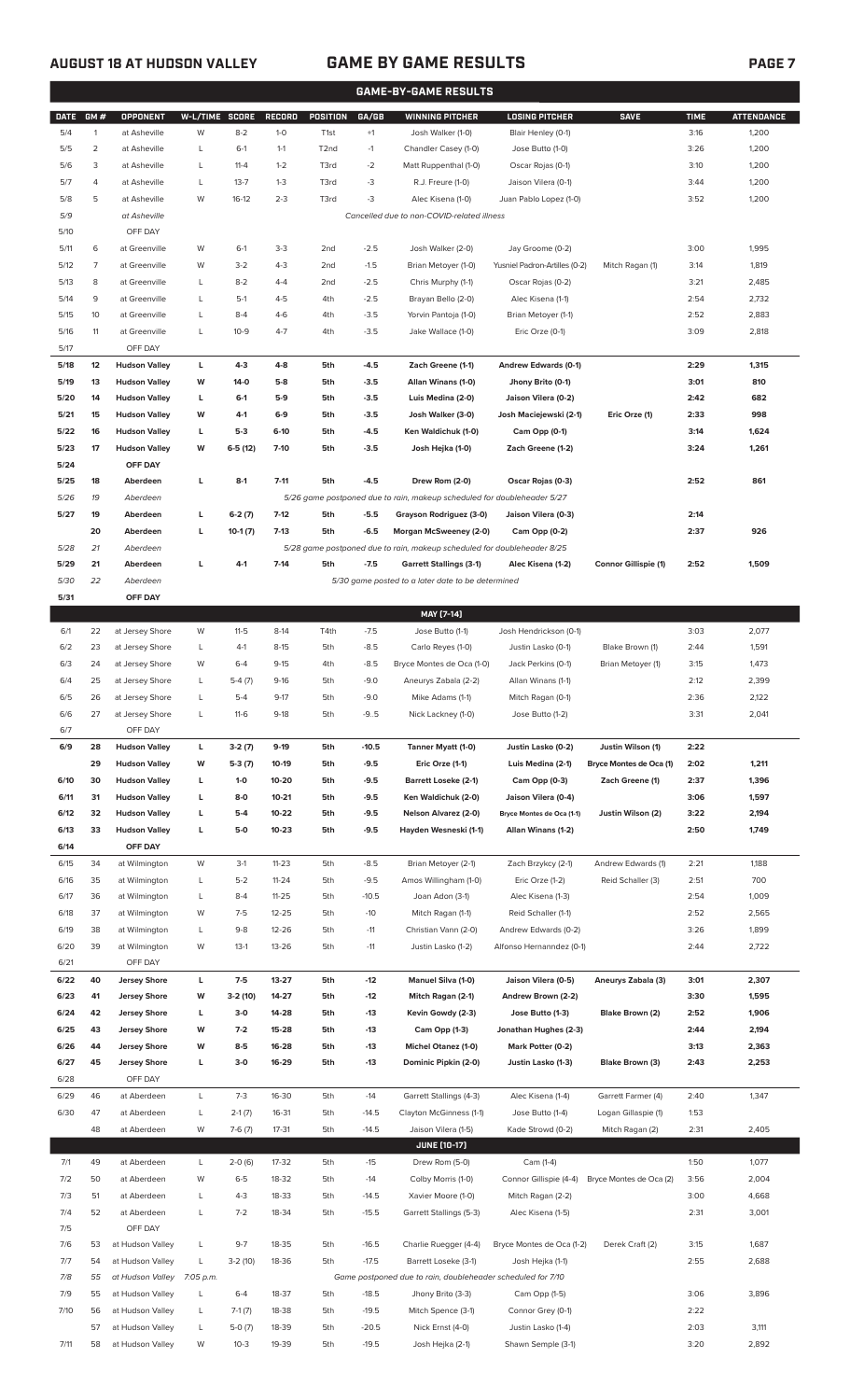# **AUGUST 18 AT HUDSON VALLEY GAME-BY-GAME PAGE 8**

|--|

| <b>DATE</b><br>7/12 | GM# | <b>OPPONENT</b><br>OFF DAY | W-L/TIME SCORE |           | RECORD | POSITION | GA/GB   | <b>WINNING PITCHER</b>                                      | <b>LOSING PITCHER</b>        | <b>SAVE</b>               | <b>TIME</b> | <b>ATTENDANCE</b> |
|---------------------|-----|----------------------------|----------------|-----------|--------|----------|---------|-------------------------------------------------------------|------------------------------|---------------------------|-------------|-------------------|
|                     |     |                            |                |           |        |          |         |                                                             |                              |                           |             |                   |
| 7/13                | 59  | <b>Jersey Shore</b>        | W              | $1 - 0$   | 20-39  | 5th      | $-19.5$ | <b>Michel Otanez (2-0)</b>                                  | Blake Brown (0-1)            |                           | 2:34        | 2,681             |
| 7/14                | 60  | <b>Jersey Shore</b>        | L              | $3-2$     | 20-40  | 5th      | $-19.5$ | Carlo Reyes (2-1)                                           | Andrew Edwards (0-3)         |                           | 3:13        | 1,898             |
| 7/15                | 61  | <b>Jersey Shore</b>        | L              | $13-3$    | 20-41  | 5th      | $-19$   | Dominic Popkin (4-1)                                        | Cam Opp (1-6)                | Aiden Anderson (2)        | 3:24        | 1,595             |
| 7/16                | 62  | <b>Jersey Shore</b>        | W              | $6-1$     | 21-41  | 5th      | $-19$   | Connor Grey (1-1)                                           | Tom Sutera (0-1)             |                           | 2:50        | 1,949             |
| 7/17                | 63  | <b>Jersey Shore</b>        | W              | $6-1$     | 22-41  | 5th      | $-19$   | Justin Lasko (2-4)                                          | Kevin Gowdy (3-5)            |                           | 2:56        | 2,422             |
| 7/18                | 64  | <b>Jersey Shore</b>        | L              | $7-1$     | 22-42  | 5th      | $-20$   | Carlo Reyes (3-1)                                           | Alec Kisena (1-6)            | Tyler Burch (3)           | 2:52        | 1,570             |
| 7/19                |     | OFF DAY                    |                |           |        |          |         |                                                             |                              |                           |             |                   |
| 7/20                | 65  | Wilmington                 | W              | $8-6$     | 23-42  | 5th      | $-20$   | Jaison Vilera (2-5)                                         | Evan Lee (1-3)               | Hejka                     | 3:18        | 1,086             |
| 7/21                | 66  | Wilmington                 | W              | $5-3$     | 24-42  | 5th      | $-20$   | Willy Taveras (1-0)                                         | Kyle Hinton (0-1)            | Bryce Montes de Oca (3)   | 2:53        | 1,456             |
| 7/22                | 67  | Wilmington                 | W              | $10 - 2$  | 25-42  | 5th      | $-20$   | Justin Lasko (3-4)                                          | Alex Troop (4-4)             |                           | 3:00        | 3,430             |
| 7/23                | 68  | Wilmington                 | W              | $5-4$     | 26-42  | 5th      | $-19$   | J.T. Ginn (1-0)                                             | <b>Mitchell Parker (0-1)</b> |                           |             |                   |
| 7/24                | 69  | Wilmington                 | W              | $8-3$     | 27-42  | 5th      | -18     | Mitch Ragan (1-0)                                           | Joan Udon (3-4)              |                           | 3:12        | 2,924             |
| 7/25                | 70  | Wilmington                 | W              | $5-4$     | 28-42  | 5th      | $-18$   | <b>Willy Taveras (2-0)</b>                                  | Kyle Hinton (0-2)            |                           | 3:12        | 1,703             |
| 7/26                |     | OFF DAY                    |                |           |        |          |         |                                                             |                              |                           |             |                   |
| 7/27                | 71  | at Jersey Shore            | W              | $14 - 5$  | 29-42  | 5th      | $-17$   | Hunter Parsons (1-0)                                        | Jonathan Hughes (3-5)        |                           | 3:04        | 3,270             |
| 7/28                | 72  | at Jersey Shore            | L              | $3-1$     | 29-43  | 5th      | $-17$   | Jhordany Mezquita (2-5)                                     | Cam Opp (1-7)                | Tyler Burch (4)           | 3:04        | 2,590             |
| 7/29                | 73  | at Jersey Shore            |                |           |        |          |         | Game postponed due to rain, doubleheader scheduled for 7/30 |                              |                           |             |                   |
| 7/30                | 73  | at Jersey Shore            | W              | $4-0(7)$  | 30-43  | 5th      | $-17.5$ | Justin Lasko (4-4)                                          | Dominic Pipkin (4-2)         | Bryce Montes de Oca (4)   | 2:20        |                   |
| 7/30                | 74  | at Jersey Shore            | L              | $3-0(7)$  | 30-44  | 5th      | $-17$   | Ethan Lindow (3-4)                                          | J.T. Ginn (1-1)              |                           | 1:46        | 5,890             |
| 7/31                | 75  | at Jersey Shore            | L              | $4 - 3$   | 30-45  | 5th      | $-18$   | Victor Vargas (1-0)                                         | Alec Kisena (1-7)            | Manuel Silva (2)          | 2:49        | 4,044             |
|                     |     |                            |                |           |        |          |         | JULY [13-14]                                                |                              |                           |             |                   |
| 8/1                 | 76  | at Jersey Shore            | L              | $4 - 3$   | 30-46  | 5th      | $-19$   | Tom Sutera (2-2)                                            | Conner O'Neil (0-1)          | Blake Brown (5)           | 2:42        | 2,535             |
| 8/2                 |     | OFF DAY                    |                |           |        |          |         |                                                             |                              |                           |             |                   |
| 8/3                 | 77  | <b>Hudson Valley</b>       | L              | 5-0       | 30-47  | 5th      | $-20$   | Randy Vasquez (2-0)                                         | Jaison Vilera (2-6)          |                           | 3:01        | 1,253             |
| 8/4                 | 78  | <b>Hudson Valley</b>       | L              | $3-2$     | 30-48  | 5th      | $-21$   | Mitch Spence (4-2)                                          | Cam Opp (1-8)                | Derek Craft (4)           | 2:58        | 2,611             |
| 8/5                 | 79  | <b>Hudson Valley</b>       | L              | $5-3$     | 30-49  | 5th      | $-22$   | Anderson Munoz (1-0)                                        | Justin Lasko (4-5)           | <b>Carlos Espinal (1)</b> | 3:34        | 1,401             |
| 8/6                 | 80  | <b>Hudson Valley</b>       | W              | $9-6$     | 31-49  | 5th      | $-21$   | Michel Otanez (3-0)                                         | Matt Sauer (0-1)             | <b>Willy Taveras (1)</b>  | 3:29        | 2,473             |
| 8/7                 | 81  | <b>Hudson Valley</b>       | W              | $5 - 4$   | 32-49  | 5th      | $-20$   | Evy Ruibal (1-0)                                            | <b>Nelson Alvarez (3-2)</b>  | Joe Cavallaro (1)         | 3:10        | 4,156             |
| 8/8                 | 82  | <b>Hudson Valley</b>       | W              | $5-4$     | 33-49  | 5th      | $-19$   | Colby Morris (2-0)                                          | Derek Craft (1-2)            |                           | 3:05        | 2,942             |
| 8/9                 |     | OFF DAY                    |                |           |        |          |         |                                                             |                              |                           |             |                   |
| 8/10                | 83  | at Wilmington              | W              | $16 - 5$  | 34-49  | 4th      | $-19$   | Conner O'Neil (1-1)                                         | Mitchell Parker (0-3)        |                           | 3:51        | 985               |
| 8/11                | 84  | at Wilmington              | L              | $15-3(7)$ | 34-50  | 5th      | $-19$   | Joan Adon (5-4)                                             | Cam Opp (1-9)                |                           | 2:40        | 1,711             |
| 8/12                | 85  | at Wilmington              | L              | $5 - 4$   | 34-51  | 5th      | $-20$   | Alfonso Hernandez (3-3)                                     | J.T. Ginn (1-2)              | Davis Moore (1)           | 2:42        | 1,029             |
| 8/13                | 86  | at Wilmington              | L              | $7 - 4$   | 34-52  | 5th      | $-20$   | Zach Brzykcy (4-3)                                          | Bryce Montes de Oca (1-3)    | Francys Peguero (1)       | 3:25        | 2,164             |
| 8/14                | 87  | at Wilmington              | L              | $1-0$     | 34-53  | 5th      | $-20$   | Alex Troop (7-4)                                            | Luc Rennie (0-1)             | Todd Peterson (1)         | 2:20        | 1,419             |
| 8/15                | 88  | at Wilmington              | L              | $12 - 5$  | 34-54  | 5th      | $-21$   | Malvin Pena (1-3)                                           | Hunter Parsons (1-1)         |                           | 3:21        | 1,666             |
| 8/16                |     | OFF DAY                    |                |           |        |          |         |                                                             |                              |                           |             |                   |
|                     |     | at Hudson Valley           |                |           |        |          |         |                                                             |                              |                           |             |                   |
| 8/17                | 89  |                            | L              | $3-2(10)$ | 34-55  | 5th      | $-22$   | Matt Minnick (4-1)                                          | Colby Morris (2-1)           |                           | 3:22        | 2,187             |
| 8/18                | 90  | at Hudson Valley           | 7:05 p.m.      |           |        |          |         |                                                             |                              |                           |             |                   |
| 8/19                | 91  | at Hudson Valley           | 7:05 p.m.      |           |        |          |         |                                                             |                              |                           |             |                   |
| 8/20                | 92  | at Hudson Valley           | 7:05 p.m.      |           |        |          |         |                                                             |                              |                           |             |                   |
| 8/21                | 93  | at Hudson Valley           | 6:05 p.m.      |           |        |          |         |                                                             |                              |                           |             |                   |
| 8/22                | 94  | at Hudson Valley           | 4:35 p.m.      |           |        |          |         |                                                             |                              |                           |             |                   |
| 8/23                |     | OFF DAY                    |                |           |        |          |         |                                                             |                              |                           |             |                   |
| 8/24                | 95  | Aberdeen                   | 7:00 p.m.      |           |        |          |         |                                                             |                              |                           |             |                   |
| 8/25                | 96  | Aberdeen                   | 5:30 p.m.      |           |        |          |         |                                                             |                              |                           |             |                   |
|                     | 97  | Aberdeen                   | DH             |           |        |          |         |                                                             |                              |                           |             |                   |
| 8/26                | 98  | Aberdeen                   | 7:00 p.m.      |           |        |          |         |                                                             |                              |                           |             |                   |
| 8/27                | 99  | Aberdeen                   | 7:00 p.m.      |           |        |          |         |                                                             |                              |                           |             |                   |
| 8/28                | 100 | Aberdeen                   | 6:00 p.m.      |           |        |          |         |                                                             |                              |                           |             |                   |
| 8/29                | 101 | Aberdeen                   | 4:00 p.m.      |           |        |          |         |                                                             |                              |                           |             |                   |
| 8/30                |     | OFF DAY                    |                |           |        |          |         |                                                             |                              |                           |             |                   |
| 8/31                | 102 | Wilmington                 | 6:30 p.m.      |           |        |          |         |                                                             |                              |                           |             |                   |
|                     |     |                            |                |           |        |          |         | <b>AUGUST [4-10]</b>                                        |                              |                           |             |                   |
| 9/1                 | 103 | Wilmington                 | 7:00 p.m.      |           |        |          |         |                                                             |                              |                           |             |                   |
| 9/2                 | 104 | Wilmington                 | 7:00 p.m.      |           |        |          |         |                                                             |                              |                           |             |                   |
| 9/3                 | 105 | Wilmington                 | 7:00 p.m.      |           |        |          |         |                                                             |                              |                           |             |                   |
| 9/4                 | 106 | Wilmington                 | 6:00 p.m.      |           |        |          |         |                                                             |                              |                           |             |                   |
| 9/5                 | 107 | Wilmington                 | 4:00 p.m.      |           |        |          |         |                                                             |                              |                           |             |                   |
| 9/6                 |     | OFF DAY                    |                |           |        |          |         |                                                             |                              |                           |             |                   |
| 9/7                 | 108 | at Hudson Valley           | 7:05 p.m.      |           |        |          |         |                                                             |                              |                           |             |                   |
| 9/8                 | 109 | at Hudson Valley           | 7:05 p.m.      |           |        |          |         |                                                             |                              |                           |             |                   |
| 9/9                 | 110 | at Hudson Valley           | 7:05 p.m.      |           |        |          |         |                                                             |                              |                           |             |                   |
| 9/10                | 111 | at Hudson Valley           | 7:05 p.m.      |           |        |          |         |                                                             |                              |                           |             |                   |
| 9/11                | 112 | at Hudson Valley           | 6:05 p.m.      |           |        |          |         |                                                             |                              |                           |             |                   |
| 9/12                | 113 | at Hudson Valley           | 4:35 p.m.      |           |        |          |         |                                                             |                              |                           |             |                   |
| 9/13                |     | OFF DAY                    |                |           |        |          |         |                                                             |                              |                           |             |                   |
| 9/14                | 114 | <b>Jersey Shore</b>        | 7:00 p.m.      |           |        |          |         |                                                             |                              |                           |             |                   |
| 9/15                | 115 | <b>Jersey Shore</b>        | 7:00 p.m.      |           |        |          |         |                                                             |                              |                           |             |                   |
| 9/16                | 116 | <b>Jersey Shore</b>        | 7:00 p.m.      |           |        |          |         |                                                             |                              |                           |             |                   |
| 9/17                | 117 | <b>Jersey Shore</b>        | 7:00 p.m.      |           |        |          |         |                                                             |                              |                           |             |                   |
| 9/18                | 118 | <b>Jersey Shore</b>        | 4:00 p.m.      |           |        |          |         |                                                             |                              |                           |             |                   |
| 9/19                | 119 | <b>Jersey Shore</b>        | 1:00 p.m.      |           |        |          |         |                                                             |                              |                           |             |                   |
|                     |     |                            |                |           |        |          |         | SEPTEMBER [0-0]                                             |                              |                           |             |                   |